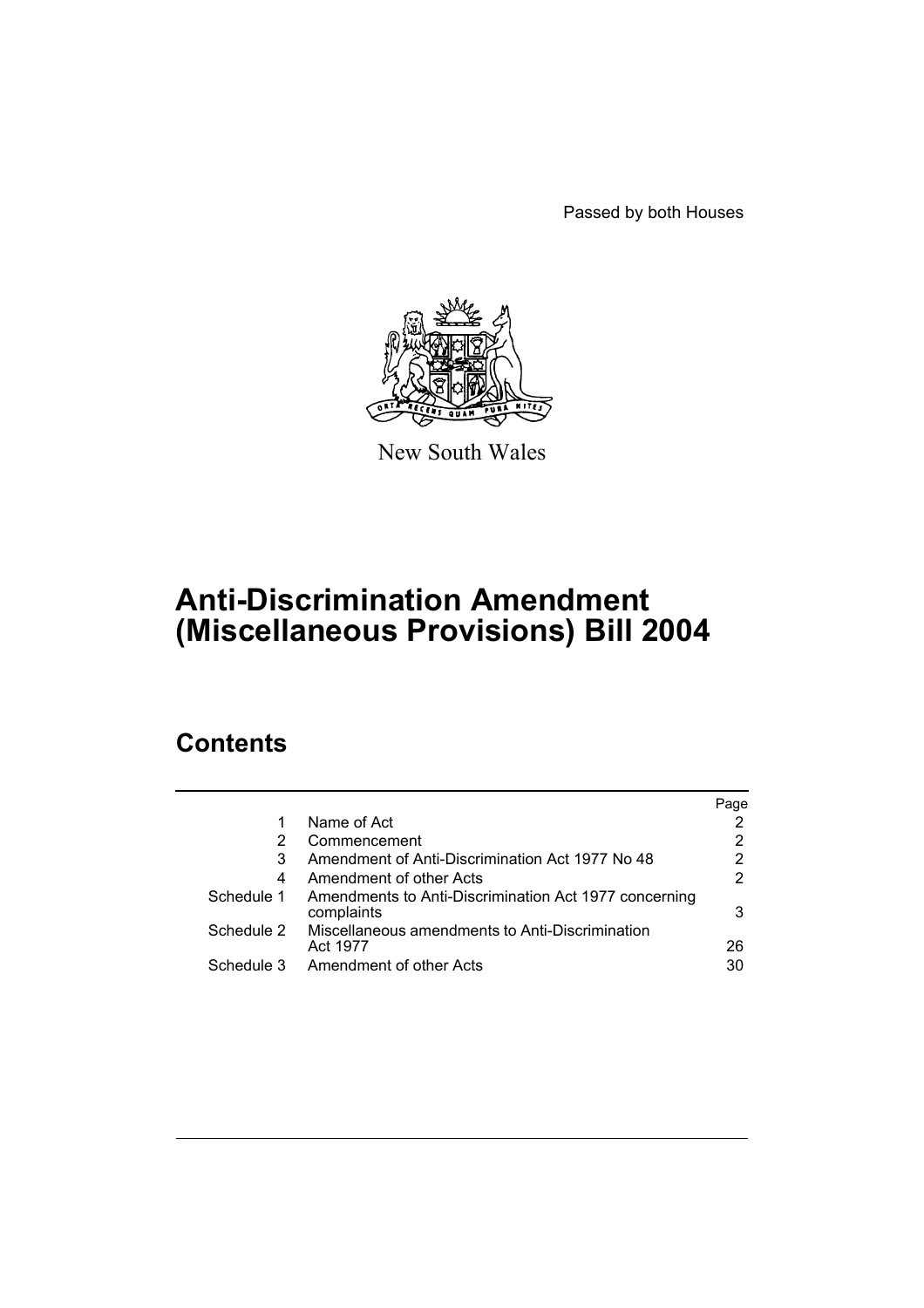*I certify that this PUBLIC BILL, which originated in the LEGISLATIVE ASSEMBLY, has finally passed the LEGISLATIVE COUNCIL and the LEGISLATIVE ASSEMBLY of NEW SOUTH WALES.*

> *Clerk of the Legislative Assembly. Legislative Assembly, Sydney, , 2004*



New South Wales

# **Anti-Discrimination Amendment (Miscellaneous Provisions) Bill 2004**

Act No , 2004

An Act to make miscellaneous amendments to the *Anti-Discrimination Act 1977* and consequential amendments to other Acts; and for other purposes.

*I have examined this Bill, and find it to correspond in all respects with the Bill as finally passed by both Houses.*

*Chairman of Committees of the Legislative Assembly.*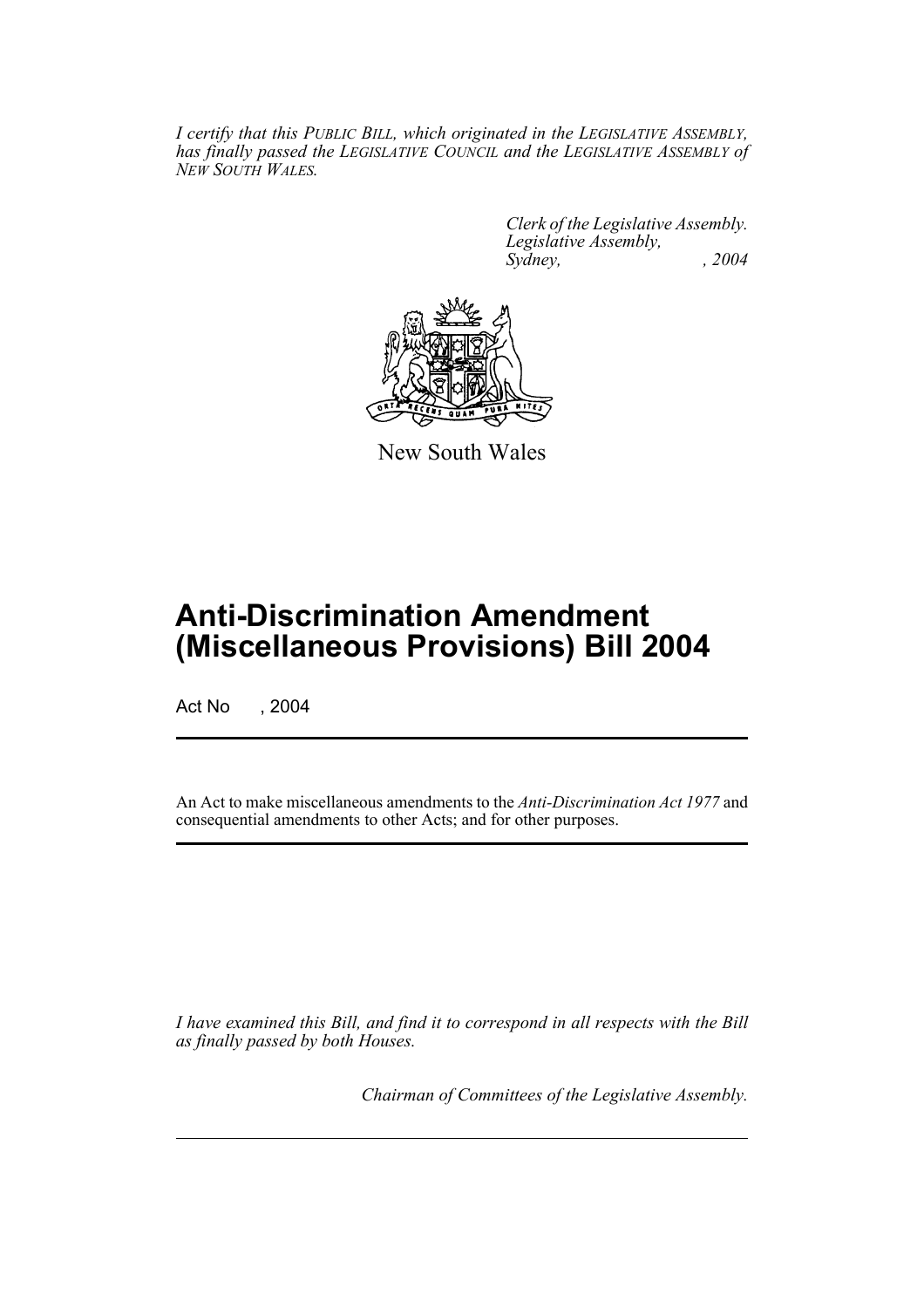#### **The Legislature of New South Wales enacts:**

### **1 Name of Act**

This Act is the *Anti-Discrimination Amendment (Miscellaneous Provisions) Act 2004*.

#### **2 Commencement**

This Act commences on a day or days to be appointed by proclamation.

## **3 Amendment of Anti-Discrimination Act 1977 No 48**

The *Anti-Discrimination Act 1977* is amended as set out in Schedules 1 and 2.

# **4 Amendment of other Acts**

Each Act specified in Schedule 3 is amended as set out in that Schedule.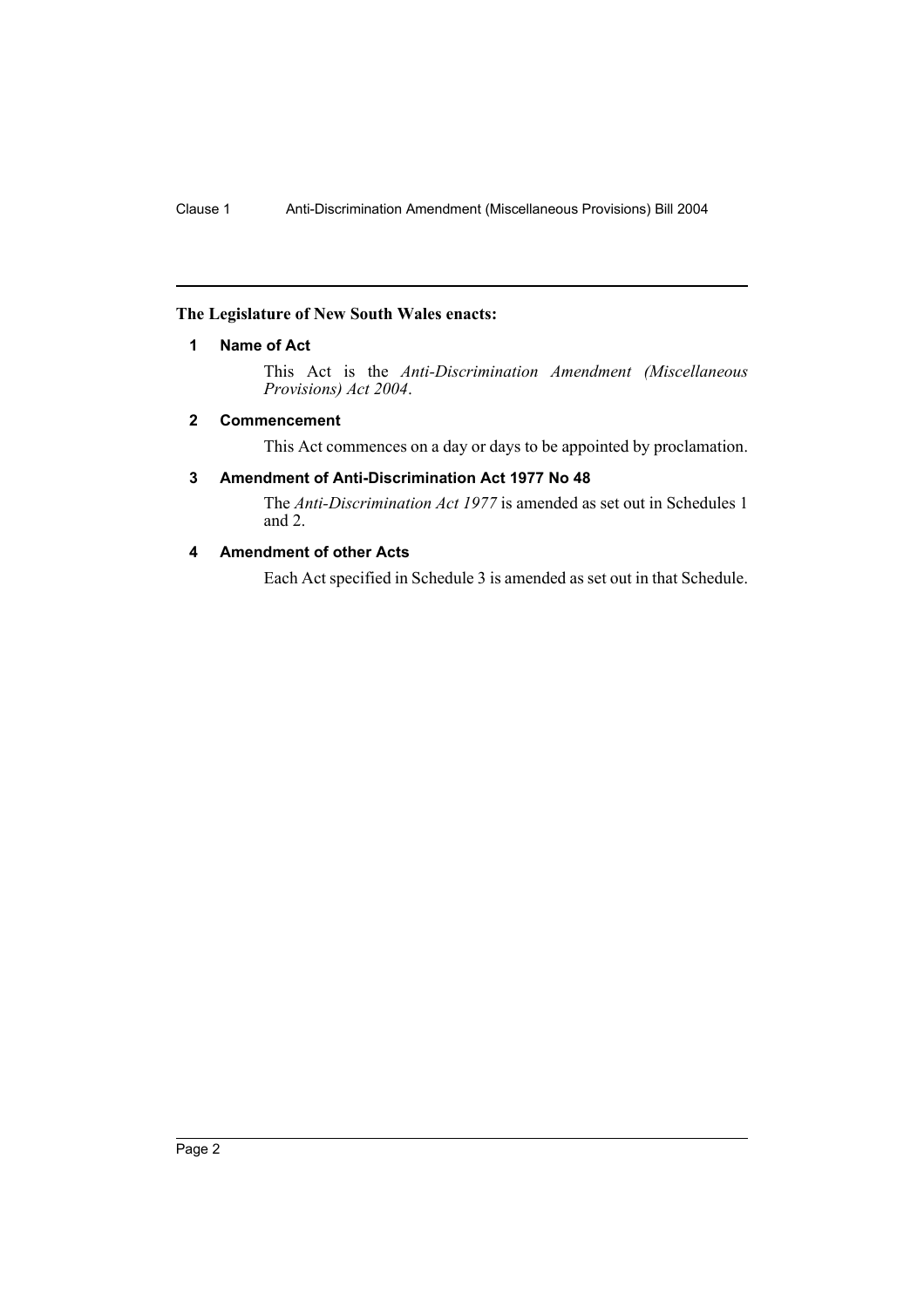Amendments to Anti-Discrimination Act 1977 concerning complaints Schedule 1

# **Schedule 1 Amendments to Anti-Discrimination Act 1977 concerning complaints**

(Section 3)

#### **[1] Section 4 Definitions**

Omit the definition of *inquiry* from section 4 (1).

### **[2] Section 4 (5)**

Insert after section 4 (4):

(5) Notes included in this Act do not form part of this Act.

#### **[3] Part 9, Divisions 1, 2 and 3**

Omit the Divisions. Insert instead:

## **Division 1 Preliminary**

#### **87 Definitions**

In this Part:

*agent* includes legal practitioner.

*complainant* means a person by whom or on whose behalf a complaint is made.

*complaint* means a complaint made under section 87A and includes a matter referred to the Tribunal as a complaint under section 95 (2).

*representative body* means a body (whether incorporated or unincorporated) that represents or purports to represent a group of people within New South Wales (whether or not the body is authorised to do so by the group concerned) and that has as its primary object the promotion of the interests or welfare of the group.

*representative complaint* means a complaint made by one or more persons (which may comprise or include a representative body) on his, her or their own behalf as well as on behalf of another person or persons, and that is treated by the Tribunal as a representative complaint.

*respondent* means a person about whose conduct a complaint has been made.

*vilification complaint* means a complaint in respect of a contravention of section 20C, 38S, 49ZT or 49ZXB.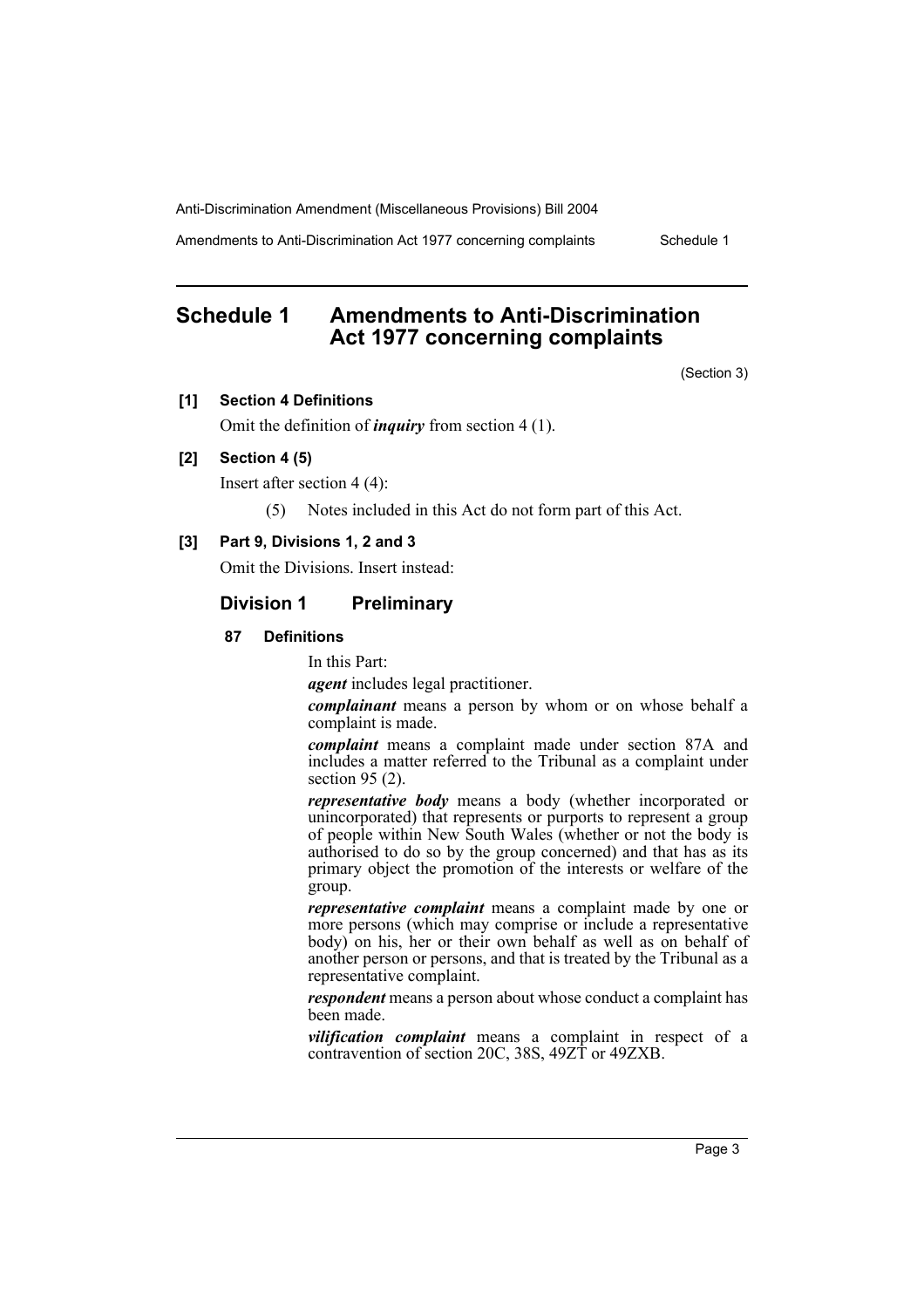### **Division 2 Complaints—the functions of the President**

#### **Subdivision 1 Lodgment of complaints**

#### **87A Persons who may make a complaint**

- (1) A complaint alleging that a named person has, or named persons have, contravened a provision of this Act or the regulations (other than a provision for which a specific penalty is imposed) may be made by any of the following:
	- (a) one or more persons:
		- (i) on his, her or their own behalf, or
		- (ii) on his, her or their own behalf as well as on behalf of another person or persons,
	- (b) a parent or guardian of a person who lacks the legal capacity to lodge a complaint (for example, because of age or disability),
	- (c) a representative body on behalf of a named person or persons, subject to section 87C,
	- (d) an agent of any of the persons referred to in paragraph (a), (b) or (c).
- (2) Nothing in this Division prevents a person from making a complaint (not being a representative complaint) even though the conduct in respect of which the complaint is made is also conduct in respect of which a representative complaint has been made.
- (3) In this section, *guardian* has the same meaning as it has in the *Guardianship Act 1987*.

#### **87B Complaints made on behalf of others**

- (1) When a complaint is made on behalf of another person or persons (*the other complainants*):
	- (a) the person who makes the complaint is, for the purposes of this Division, taken to have the same rights, obligations and interests with respect to the investigation, conciliation or referral of the complaint as the other complainants, and
	- (b) the complaint is, for the purposes of this Part, taken to have been made by the other complainants on their own behalf.
- (2) In respect of a complaint made wholly or partly on behalf of another person or persons (not including a complaint made on behalf of a person who lacks legal capacity), the President may require: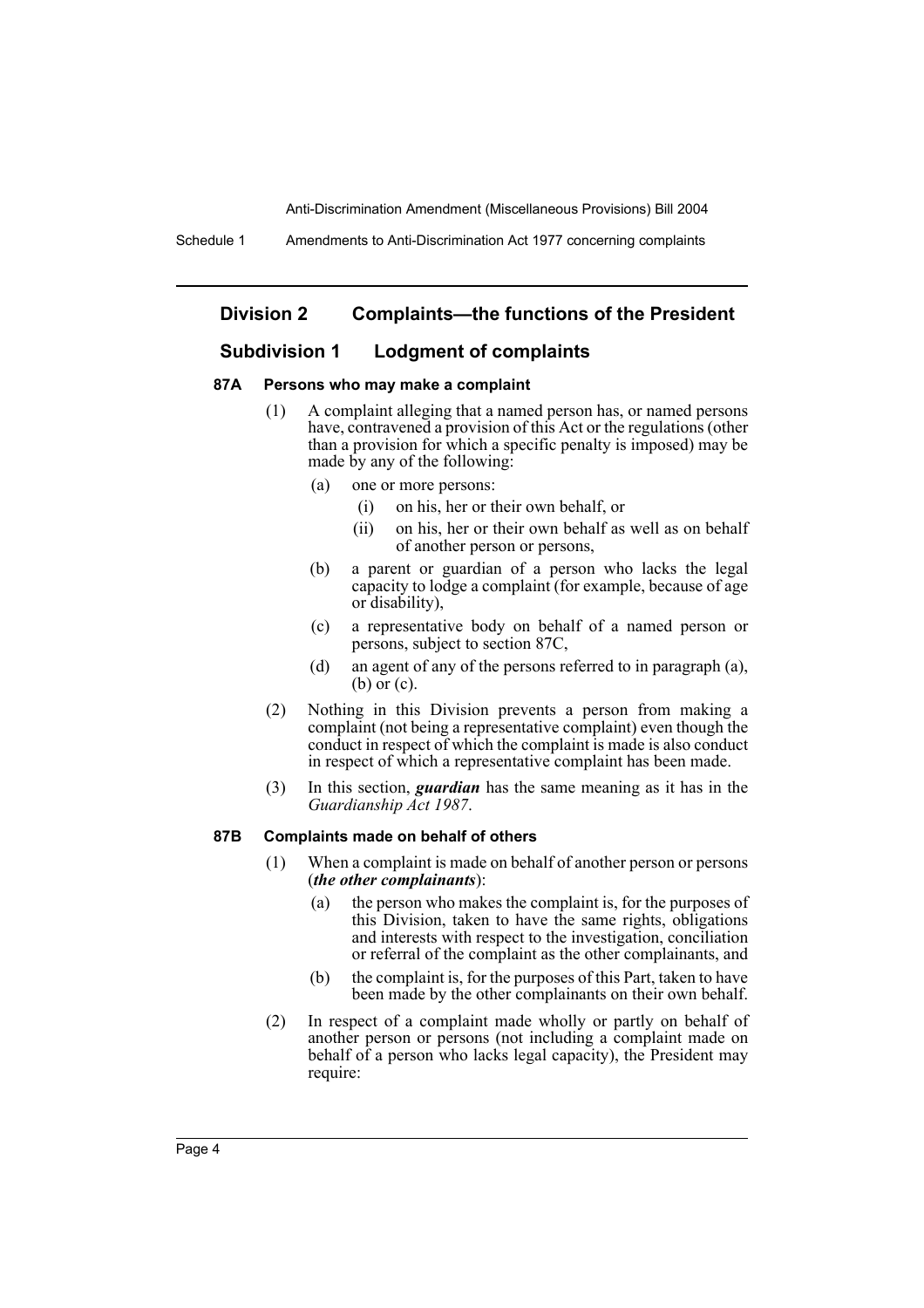Amendments to Anti-Discrimination Act 1977 concerning complaints Schedule 1

- (a) the person or persons on whose behalf the complaint is made to show that the complaint has been made with his, her or their consent, or
- (b) the person or persons making the complaint to prove that he, she or they have authority to act at all times in the complaint handling process,

or both.

- (3) In respect of a complaint made wholly or partly on behalf of another person or persons (including a complaint made on behalf of a person who lacks legal capacity), if at any time the President is not satisfied that the person who made the complaint is acting in the best interests of the person or persons on whose behalf the complaint was made or retains the confidence of that person or those persons, the President may (without limiting section 92):
	- (a) appoint another person to act in that behalf, or
	- (b) decline the complaint.

The regulations may make provision for or with respect to matters that may be taken into consideration by the President in making a decision under this subsection.

- (4) On declining a complaint under subsection (3) (b), the President is to advise the complainant, by notice in writing, of:
	- (a) the declining of the complaint, and
	- (b) the rights of the complainant under section 93A.
- (5) This section does not apply to a complaint made by:
	- (a) an agent, or
	- (b) a representative body.

#### **87C Complaints by representative bodies**

- (1) Before a complaint can be made by a representative body as referred to in section 87A (1) (c), the representative body must satisfy the President:
	- (a) that each person on whose behalf the complaint is made consents to the complaint being made by the body on his or her behalf, and
	- (b) that the body has a sufficient interest in the complaint, that is, that the conduct that constitutes the alleged contravention is a matter of genuine concern to the body because of the way conduct of that nature adversely affects, or has the potential to adversely affect:
		- (i) the interests of the body, or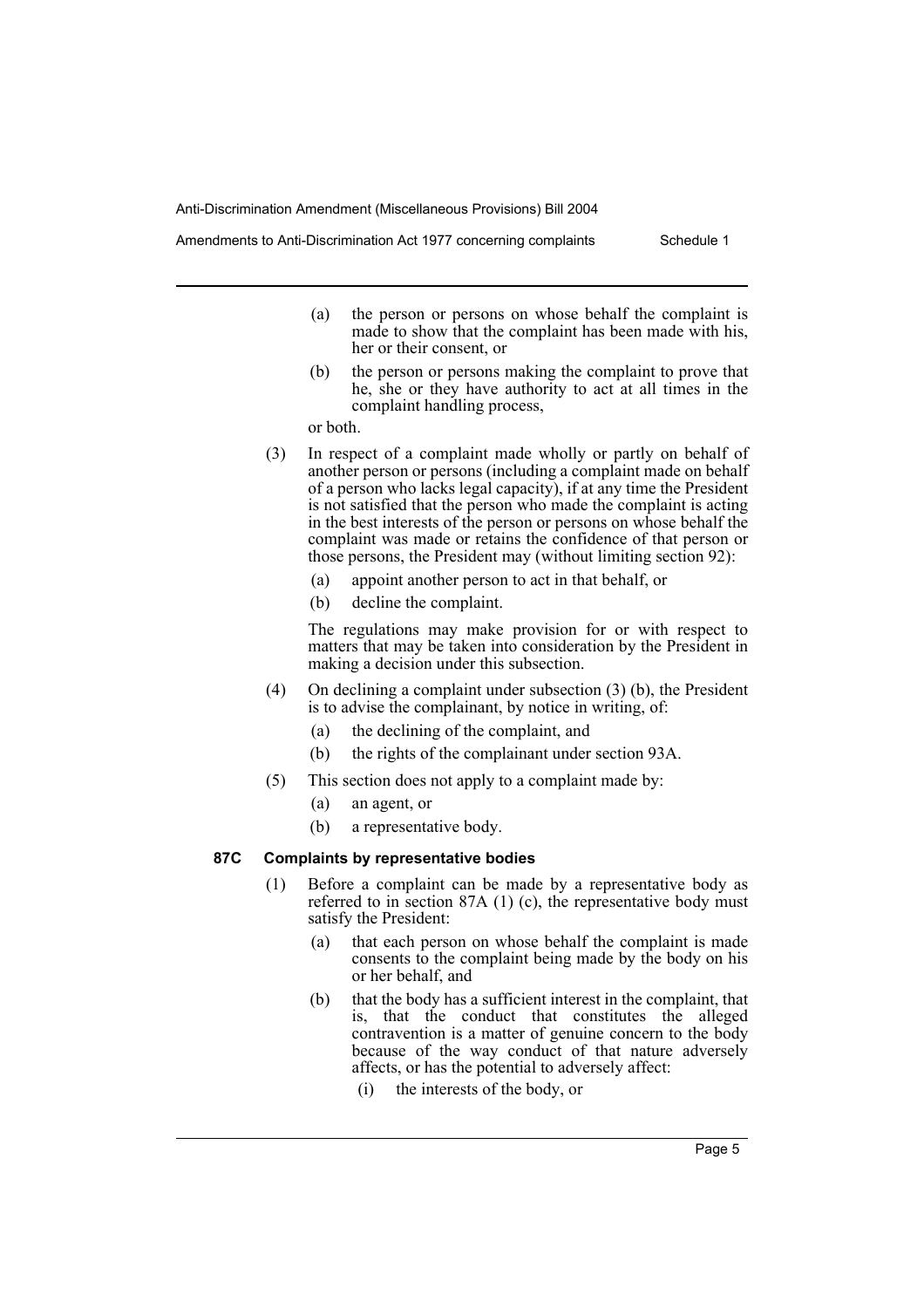Schedule 1 Amendments to Anti-Discrimination Act 1977 concerning complaints

- (ii) the interests or welfare of the group of people it represents or purports to represent.
- (2) The President may require a representative body that has made a complaint to nominate a person to appear for the representative body in conciliation proceedings concerning the complaint before the President.

#### **88 Vilification complaints**

A vilification complaint cannot be made unless each person on whose behalf the complaint is made:

- (a) has the characteristic that was the ground for the conduct that constitutes the alleged contravention, or
- (b) claims to have that characteristic and there is no sufficient reason to doubt that claim.

#### **88A Assistance by President in making complaints**

The President may assist a person to make a complaint.

#### **88B Making of complaints in more than one jurisdiction**

A person is not prevented from making a complaint under this Division only because the person has made a complaint or taken proceedings in relation to the same facts in another jurisdiction, whether in New South Wales or elsewhere.

#### **88C Withdrawal of consent for complaint**

- (1) If a complaint has been made on a person's behalf with the person's consent, the person may withdraw the consent:
	- (a) by notice in writing to the President, at any time before the complaint is declined, terminated or otherwise resolved by the President, or referred to the Tribunal, or
	- (b) by notice in writing to the Tribunal, at any time before the complaint is dismissed, or found to be substantiated, by the Tribunal.
- (2) If a consent is withdrawn, the President or the Tribunal may make such arrangements as the President or the Tribunal, as the case requires, thinks appropriate for the further management of the complaint.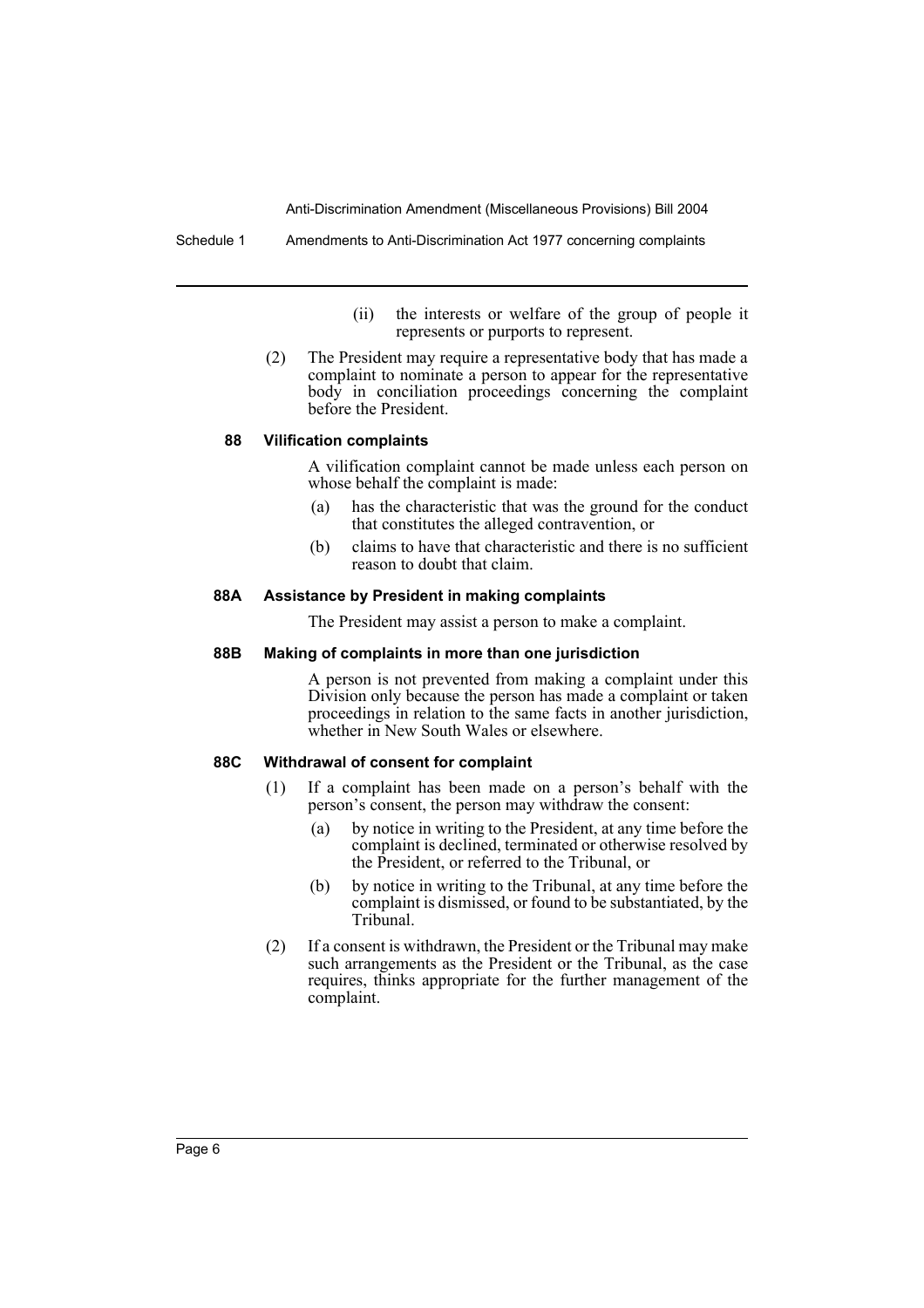Amendments to Anti-Discrimination Act 1977 concerning complaints Schedule 1

# **Subdivision 2 Making of complaints**

#### **89 Form and content of complaints**

- (1) A complaint is to be in writing but does not have to take any particular form.
- (2) A complaint, as made, need not demonstrate a prima facie case.

#### **89A Making of complaint**

- (1) A complaint is made by lodging it with the President.
- (2) A complaint may be lodged with the President:
	- (a) by delivery by post or hand to an office of the Board, or
	- (b) by facsimile to an office of the Board, or
	- (c) by such other means as may be prescribed by the regulations.

#### **89B Acceptance or declining of complaints by the President**

- (1) The President is to determine whether or not a complaint made to the President is to be accepted or declined, in whole or in part.
- (2) The President may decline a complaint if:
	- (a) no part of the conduct complained of could amount to a contravention of a provision of this Act or the regulations, or
	- (b) the whole or part of the conduct complained of occurred more than 12 months before the making of the complaint, or
	- (c) the conduct complained of could amount to a contravention of a provision of this Act (not including section 20D, 38T, 49ZTA or 49ZXC) for which a specific penalty is imposed, or
	- (d) in the case of a vilification complaint, it fails to satisfy the requirements of section 88, or
	- (e) the President is not satisfied that the complaint was made by or on behalf of the complainant named in the complaint.
- (3) The President is to give notice of a decision to accept or decline a complaint to:
	- (a) the person who made the complaint, and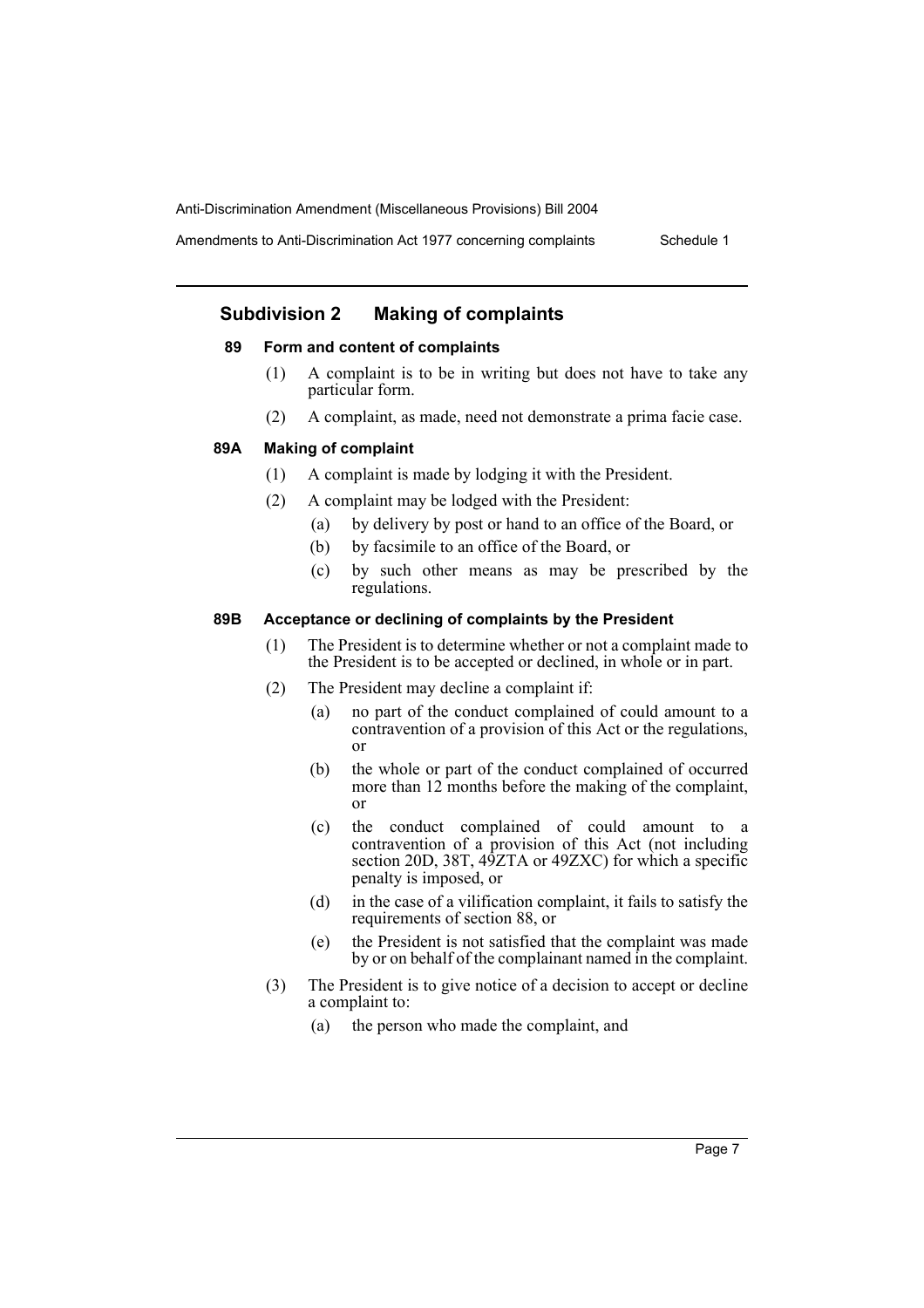Schedule 1 Amendments to Anti-Discrimination Act 1977 concerning complaints

(b) if the respondent has been given notice of the complaint, the respondent,

so far as is reasonably practicable, within 28 days after the decision is made.

(4) A decision under this section to decline a complaint in whole or in part is not reviewable by the Tribunal.

#### **Subdivision 3 Investigation and conciliation of complaints**

#### **90 President to investigate complaints**

- (1) The President is to investigate each complaint that the President has accepted under section 89B.
- (2) The President may conduct a joint investigation into more than one complaint.
- (3) The President must give notice to the parties if a joint investigation is undertaken.

#### **90A Investigation of vilification complaints**

- (1) If a complaint to be investigated is a vilification complaint, or alleges an offence under section 20D, 38T, 49ZTA or 49ZXC, the President may, by notice in writing, require any person to produce a copy or transcript of any broadcast the subject of the complaint at a specified place.
- (2) A person must not fail to comply with the terms of a notice under this section.

Maximum penalty: 50 penalty units, in the case of a body corporate, or 10 penalty units in any other case.

#### **90B Supplying information and documents**

- (1) The President may, by notice in writing, require a complainant or a person against whom a complaint is made to provide:
	- (a) information (orally or in writing), or
	- (b) documents

(such information or documents, or both, being referred to in this section as *the relevant material*) within 28 days after the date of the notice or such other period as the President determines and specifies when making the requirement.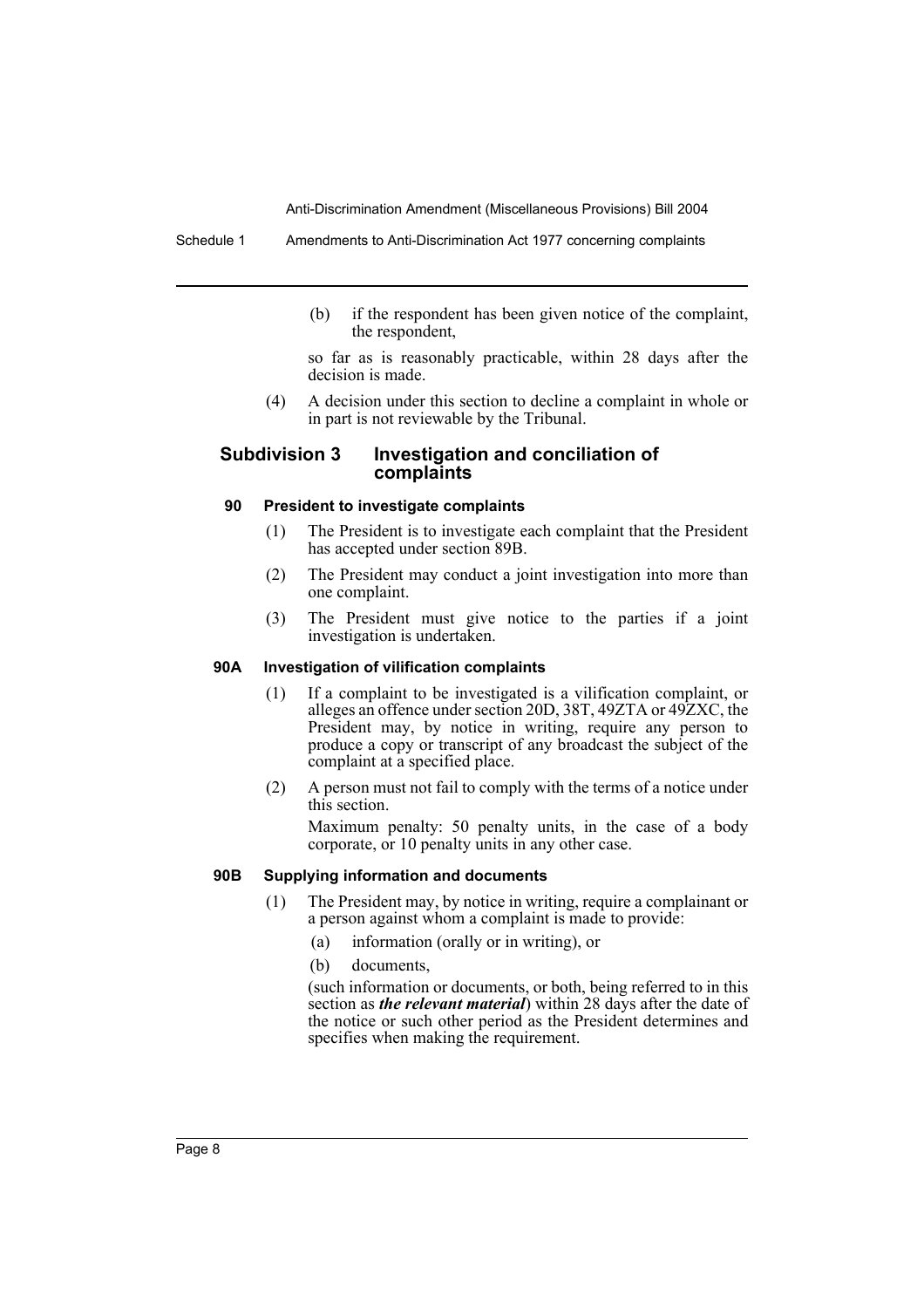Amendments to Anti-Discrimination Act 1977 concerning complaints Schedule 1

- - (2) A person of whom a requirement is made under subsection (1):
		- (a) must provide to the President any of the relevant material that is in the person's possession, custody or control within the period specified in the notice, unless the person has a reasonable excuse for not doing so, and
		- (b) must, if the person has a reasonable excuse for not providing the relevant material, or any part of it, give notice to the President of the excuse and of the relevant material to which the excuse relates within the period specified in the notice under subsection (1).

Maximum penalty: 50 penalty units, in the case of a body corporate, or 10 penalty units in any other case.

- (3) The President may, by notice in writing, require a person other than a person referred to in subsection  $(1)$  to supply the relevant material within 28 days after the date of the notice or such other period as the President determines and specifies in the notice.
- (4) A person who receives a notice under subsection (3):
	- (a) must provide to the President any of the relevant material specified in the notice that is in the person's possession, custody or control within the period specified in the notice, unless the person has a reasonable excuse for not doing so, and
	- (b) must, if the person has a reasonable excuse for not providing the relevant material, or any part of it, give notice to the President of the excuse and of the relevant material to which the excuse relates within the period specified in the notice under subsection (3).

Maximum penalty: 50 penalty units, in the case of a body corporate, or 10 penalty units in any other case.

(5) If the relevant material is not provided or supplied under subsection (2) or (4), the President may refer the complaint to the Tribunal.

#### **90C Progress reports**

The President must, as frequently as is reasonably convenient and, in any event, at periods not exceeding 90 days, give notice to the parties to the complaint of the steps taken for the purpose of the investigation.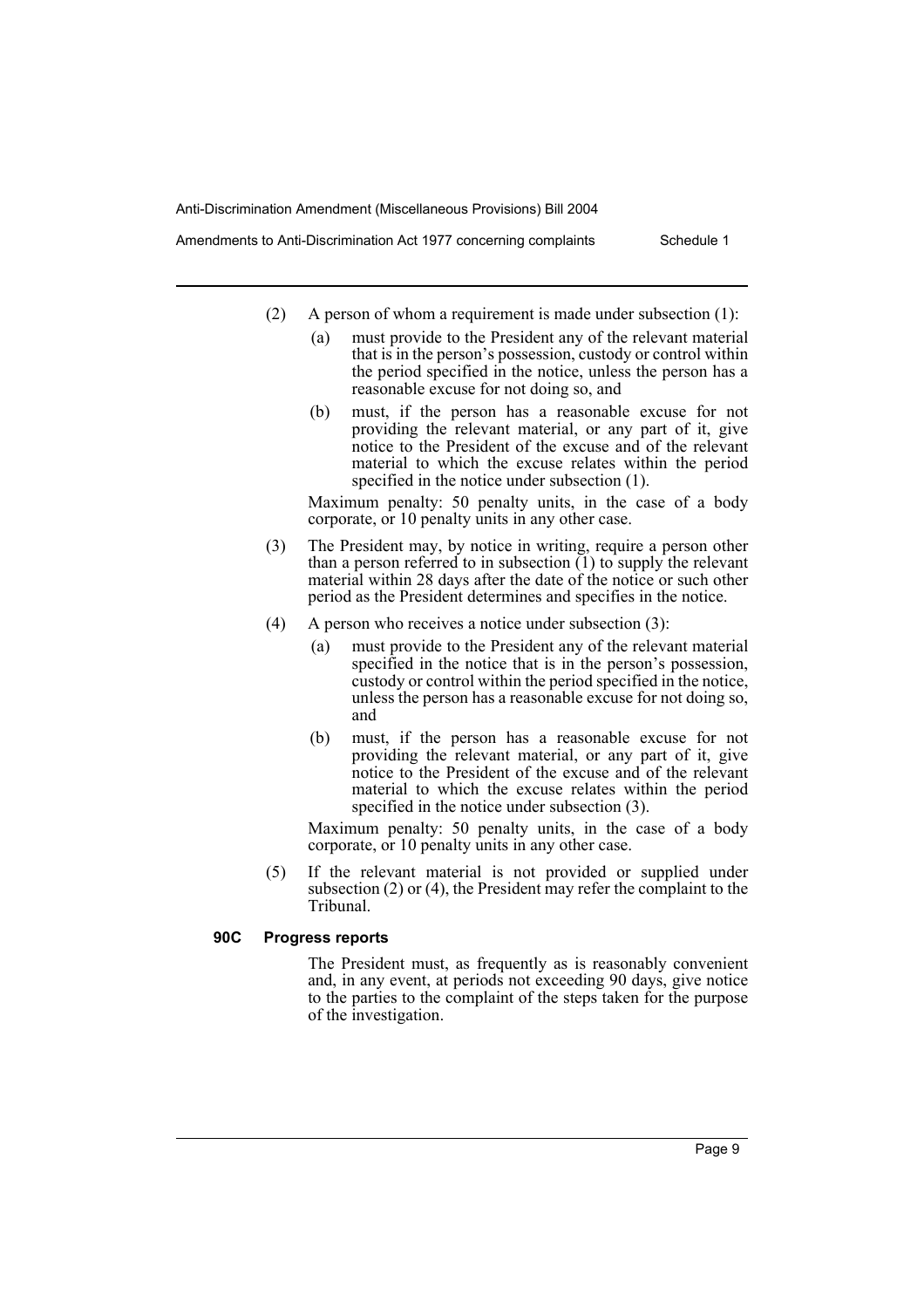Schedule 1 Amendments to Anti-Discrimination Act 1977 concerning complaints

#### **91 Prosecution for serious vilification**

- (1) The President:
	- (a) after investigating a vilification complaint, and
	- (b) before endeavouring to resolve the complaint by conciliation,

is to consider whether an offence may have been committed under section 20D, 38T, 49ZTA or 49ZXC in respect of the matter the subject of the complaint.

- (2) If the President considers that an offence may have been so committed, the President is to refer the complaint to the Attorney General.
- (3) The President may only make such a referral within 28 days after receipt of the complaint.
- (4) On making the referral, the President is to give notice in writing to the complainant of:
	- (a) the making of the referral, and
	- (b) the rights of the complainant under section 93A.
- (5) The Tribunal may stay proceedings relating to the complaint until the conclusion of proceedings for the alleged offence under section 20D, 38T, 49ZTA or 49ZXC.

#### **91A Resolution of complaint by conciliation**

- (1) If the President is of the opinion that a complaint, other than a complaint that the President has declined under section 92, may be resolved by conciliation, the President may, at his or her discretion, at any stage after acceptance of the complaint endeavour to resolve the complaint by conciliation.
- (2) The President may, by notice in writing, require the complainant and the respondent, or either of them, to appear before the President, either separately or together, for the purpose of endeavouring to resolve the complaint by conciliation.
- (3) A person must not fail to comply with the terms of a notice under subsection (2).

Maximum penalty: 50 penalty units, in the case of a body corporate, or 10 penalty units in any other case.

(4) Evidence of anything said or done in the course of conciliation proceedings under this section is not admissible in any subsequent proceedings relating to the complaint.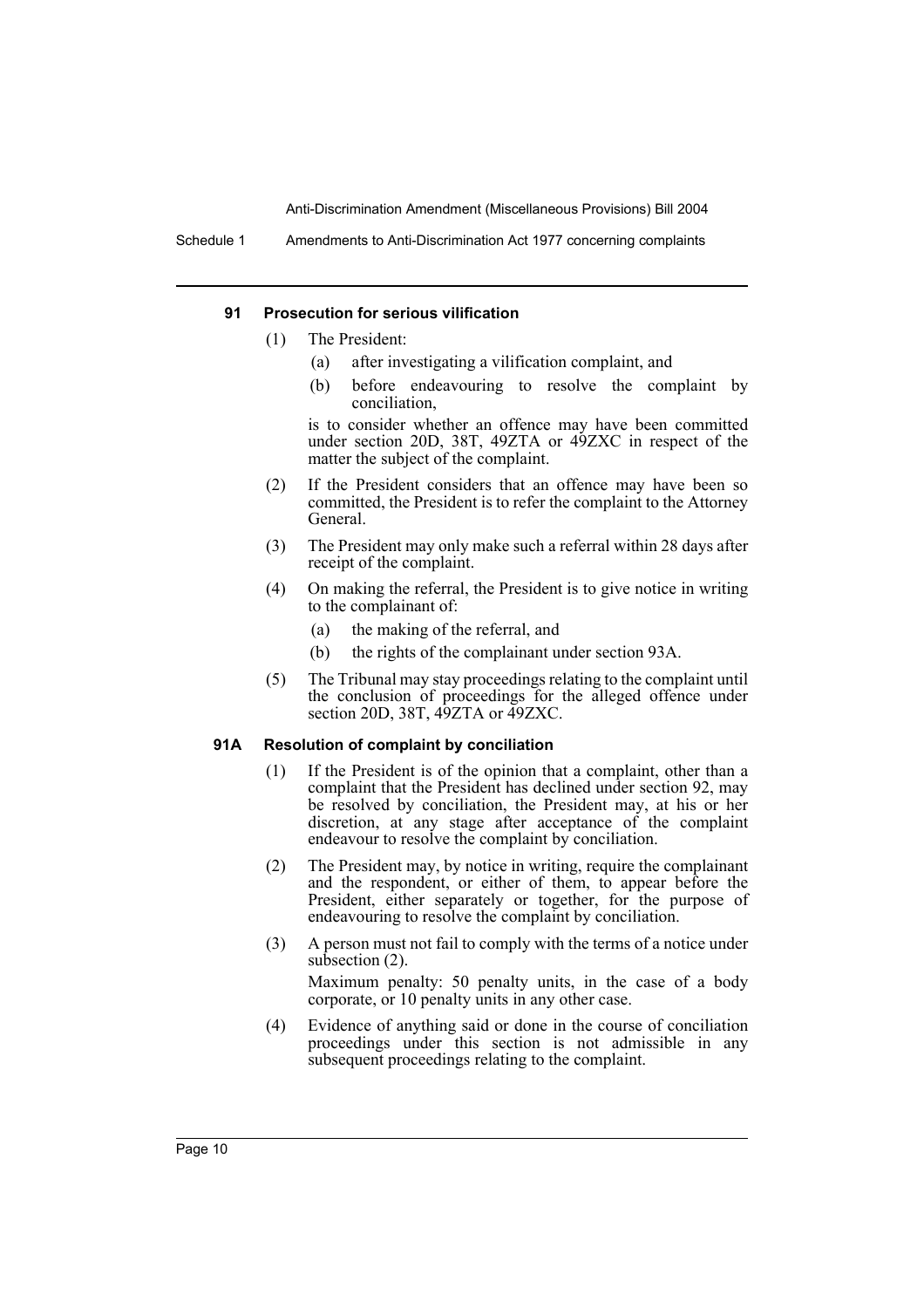Amendments to Anti-Discrimination Act 1977 concerning complaints Schedule 1

- (5) A written record is to be prepared by the parties, and signed by or on behalf of each of them, of any agreement reached, following conciliation, with respect to the subject-matter of the complaint if any party requests the making of such a record within 28 days after the agreement is reached.
- (6) If a party to a recorded agreement is of the opinion that any other party has not complied with the terms of the agreement, the party may, not later than 6 months after the date of the agreement, apply to the Tribunal to have the agreement registered.
- (7) The party making the application must serve a copy of the application and the agreement on each other party.
- (8) If the member of the Tribunal who hears the application is satisfied that a party to the agreement has not complied with the terms of the agreement, the member is to register those provisions of the agreement (if any) that, in the exercise of the Tribunal's jurisdiction, could have been the subject of an order in proceedings relating to a complaint.
- (9) The provisions of an agreement that are registered in accordance with this section are taken to be an order of the Tribunal and may be enforced accordingly.

#### **91B No right to representation**

A complainant or respondent in conciliation proceedings before the President cannot be represented by any other person, except by leave of the President.

#### **91C Amendment of complaint**

- (1) If, at any time after a complaint is made and before the complaint is declined, terminated or otherwise resolved by the President, or referred to the Tribunal:
	- (a) the person making the complaint seeks to amend the complaint, or
	- (b) the President becomes aware of information that could conveniently be dealt with as part of the complaint,

the person making the complaint is to be offered the opportunity to amend the complaint.

(2) An amendment may be made in writing but, if further written material is already in the possession of the President or the Board, the President may treat the written material as if it formed part of the complaint.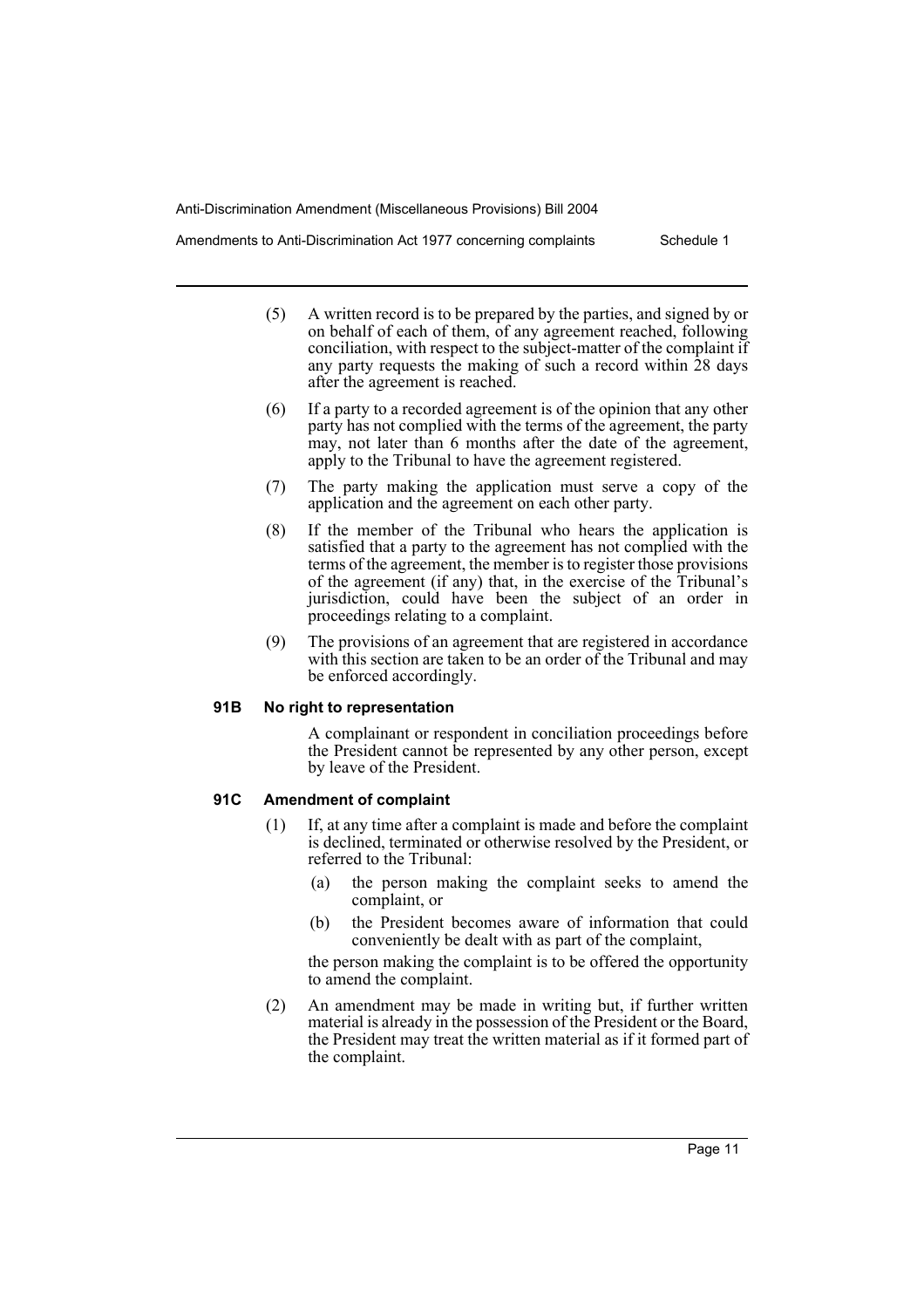Schedule 1 Amendments to Anti-Discrimination Act 1977 concerning complaints

- (3) If a complaint is amended at any time, the respondent must be informed in writing by the President of the substance of the amendment and, if the effect of the amendment is to cause the complaint to be made against further or other persons, they must be informed in writing of the complaint as amended.
- (4) Section 89B applies to the amendment of a complaint in the same way as it applies to the making of a complaint.

#### **Subdivision 4 Declining of complaints during investigation**

#### **92 President may decline complaint during investigation**

- (1) If at any stage of the President's investigation of a complaint:
	- (a) the President is satisfied that:
		- (i) the complaint, or part of the complaint, is frivolous, vexatious, misconceived or lacking in substance, or
		- (ii) the conduct alleged, or part of the conduct alleged, if proven, would not disclose the contravention of a provision of this Act or the regulations, or
		- (iii) the nature of the conduct alleged is such that further action by the President in relation to the complaint, or any part of the complaint, is not warranted, or
		- (iv) another more appropriate remedy has been, is being, or should be, pursued in relation to the complaint or part of the complaint, or
		- (v) the subject-matter of the complaint has been, is being, or should be, dealt with by another person or body, or
		- (vi) the respondent has taken appropriate steps to remedy or redress the conduct, or part of the conduct, complained of, or
		- (vii) it is not in the public interest to take any further action in respect of the complaint or any part of the complaint, or
		- (b) the President is satisfied that for any other reason no further action should be taken in respect of the complaint, or part of the complaint,

the President may, by notice in writing addressed to the complainant, decline the complaint or part of the complaint.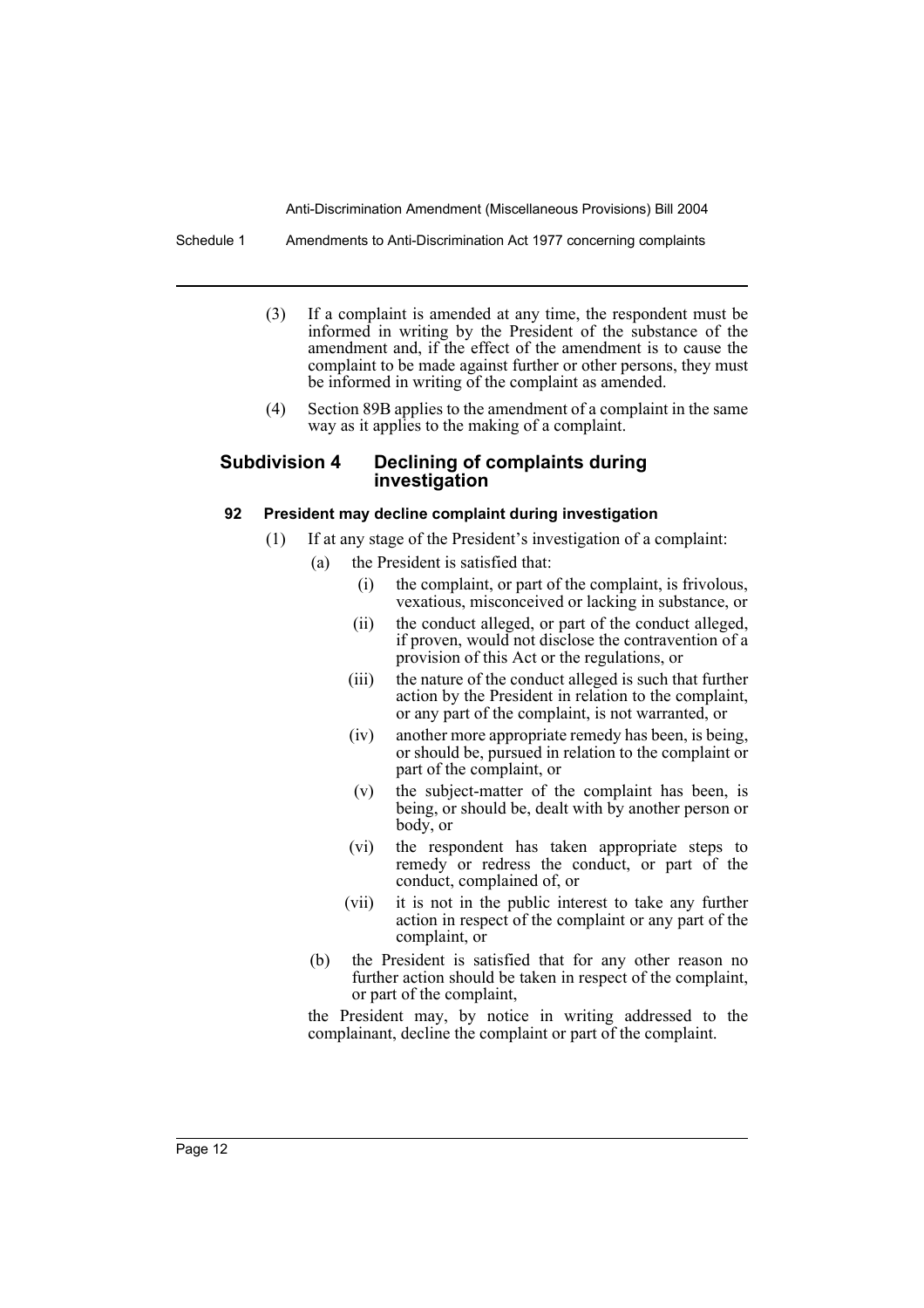Amendments to Anti-Discrimination Act 1977 concerning complaints Schedule 1

- - (2) The President, in a notice under this section, is to advise the complainant of:
		- (a) the reason for declining the complaint or part of the complaint, and
		- (b) the rights of the complainant under sections 93A and 96.

## **Subdivision 5 Termination of complaints**

#### **92A Settlement or resolution of complaint**

- (1) If at any stage of the President's investigation of a complaint the President is satisfied that the complaint, or part of the complaint, has been settled or resolved by agreement between the parties, the President may terminate the complaint, or part of the complaint.
- (2) If the President terminates a complaint, or part of a complaint, under this section, the complainant has no right under section 93A to require the President to refer the complaint, or part of the complaint, to the Tribunal.

#### **92B Withdrawal of complaint**

- (1) A person who has made a complaint, other than a representative complaint, may at any time, by notice in writing lodged with the President, withdraw the complaint.
- (2) If the President receives a notice under subsection (1) signed by or on behalf of the complainant or, if more than one, all the complainants, the President is to terminate the complaint.
- (3) If the President receives a notice under subsection (1) signed by or on behalf of some, but not all, of the complainants, the President is to treat the notice as an amendment removing the names of those persons as complainants from the complaint.
- (4) The President is to give notice in writing of any decision by the President under this section to the complainant and respondent and to each person on whose behalf the complaint was made.
- (5) The President is not required to give a respondent notice of the President's decision to terminate a complaint if the President had not given notice to the respondent that the complaint had been made.

### **92C Abandonment of complaint**

- (1) If a complainant has:
	- (a) failed to respond to a request for documents or information, or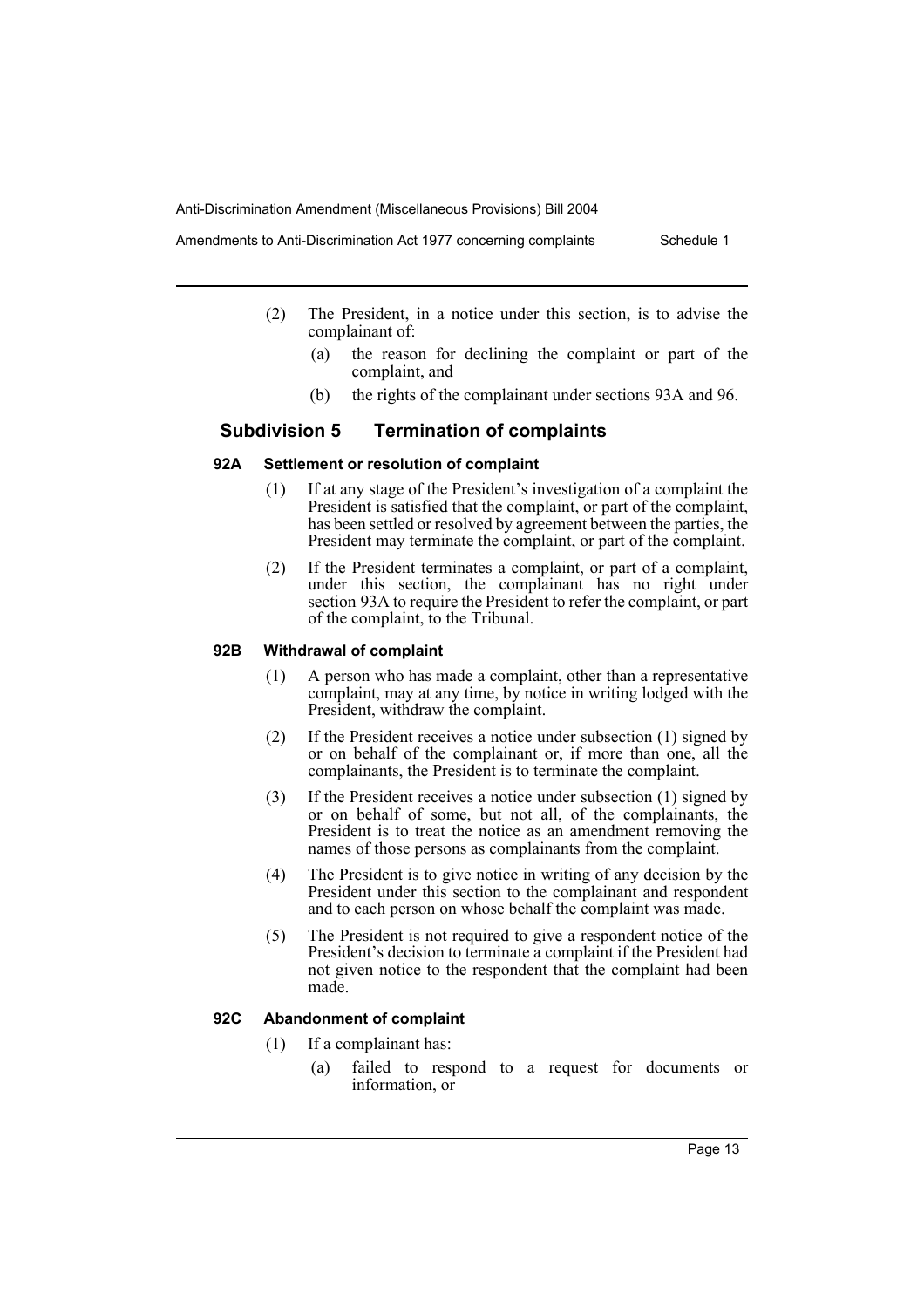Schedule 1 Amendments to Anti-Discrimination Act 1977 concerning complaints

(b) failed to give notice to the President of an address (or new address) at which he or she may be contacted,

the President may serve a notice on the complainant at his or her address last known to the President stating that, if a response is not received within 28 days, the complaint will be taken to be abandoned and the President will terminate the complaint.

- (2) If a complaint is taken to have been abandoned under this section, it may be revived if, within 12 months after the end of the 28-day period referred to in subsection (1), the complainant satisfies the President that:
	- (a) he or she wishes to pursue the complaint, and
	- (b) the failure relied on for the purpose of subsection (1) did not take place or ought reasonably to be excused, and
	- (c) no undue prejudice would be caused to the respondent by reviving the complaint.

#### **93 Death of complainant or respondent does not terminate complaint**

- (1) If a complainant dies before his or her complaint is finally determined, the complaint survives and the legal personal representative of the complainant:
	- (a) may continue the carriage of the complaint, including any referral, review or appeal, and
	- (b) the estate of the complainant is entitled to the benefit of any monetary sum ordered to be paid by the respondent in respect of the complaint.
- (2) If a respondent dies before any complaint against him or her is finally determined, the complainant may continue to pursue the complaint (including any referral, review or appeal) and any monetary sum ordered to be paid in respect of the complaint is payable from the estate of the respondent.

### **Subdivision 6 Referral of complaints to Tribunal**

#### **93A Referral of complaints to Tribunal at requirement of complainant**

- (1) If the President has given a complainant a notice under section  $87B(4)$ , 91 (4) or 92, the complainant may, within 21 days after the date on which the notice was given, require the President, by notice in writing, to refer the complaint to the Tribunal.
- (2) On receipt of a notice under subsection (1) from the complainant, the President is to refer the complaint to the Tribunal.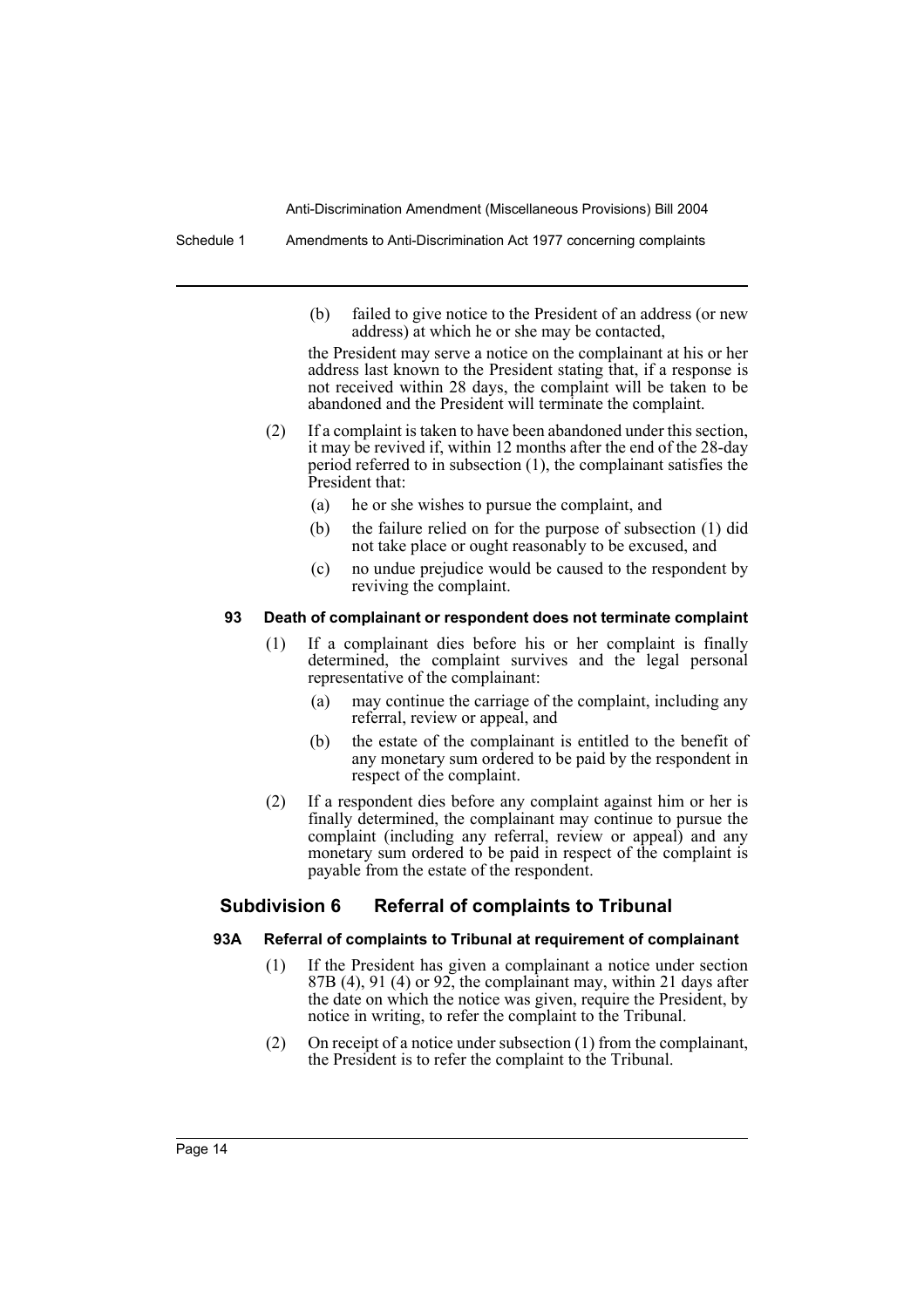Amendments to Anti-Discrimination Act 1977 concerning complaints Schedule 1

#### **93B Referral of unresolved complaints to Tribunal after 18 months**

- (1) If a complaint has not been declined, terminated or otherwise resolved within 18 months after the date on which it was made, a party to the complaint may request the President by notice in writing to refer the complaint to the Tribunal.
- (2) On receipt of the notice, the President must give notice in writing to all the other parties to the complaint of the request.
- (3) If, within 28 days after the President gives notice to all the other parties, no party has objected to referral of the complaint, the President is to refer the complaint to the Tribunal.
- (4) If the complainant objects to the referral of the complaint, the President must not refer the complaint to the Tribunal, but may, if satisfied that there is no reasonable prospect of a conciliated agreement, terminate the complaint.
- (5) If the respondent objects to the referral of the complaint, the President is to refer the complaint to the Tribunal, unless satisfied that there are reasonable prospects of a conciliated agreement.

#### **93C Other referral of complaints to Tribunal**

If the President:

- (a) is of the opinion that a complaint cannot be resolved by conciliation, or
- (b) has endeavoured to resolve a complaint by conciliation but has not been successful in his or her endeavours, or
- (c) is of the opinion that the nature of a complaint is such that it should be referred to the Tribunal, or
- (d) is satisfied that all parties wish the complaint to be referred to the Tribunal and that it is appropriate in the circumstances to do so,

the President is to refer the complaint to the Tribunal.

**Note.** The President may also refer a complaint to the Tribunal under section 90B (5).

#### **94 Severing complaints**

If there is more than one complainant or respondent to a complaint, the President may, in dealing with the complaint under section 93B or 93C, if the President thinks fit, treat the complaint as a number of complaints by or against each such complainant or respondent.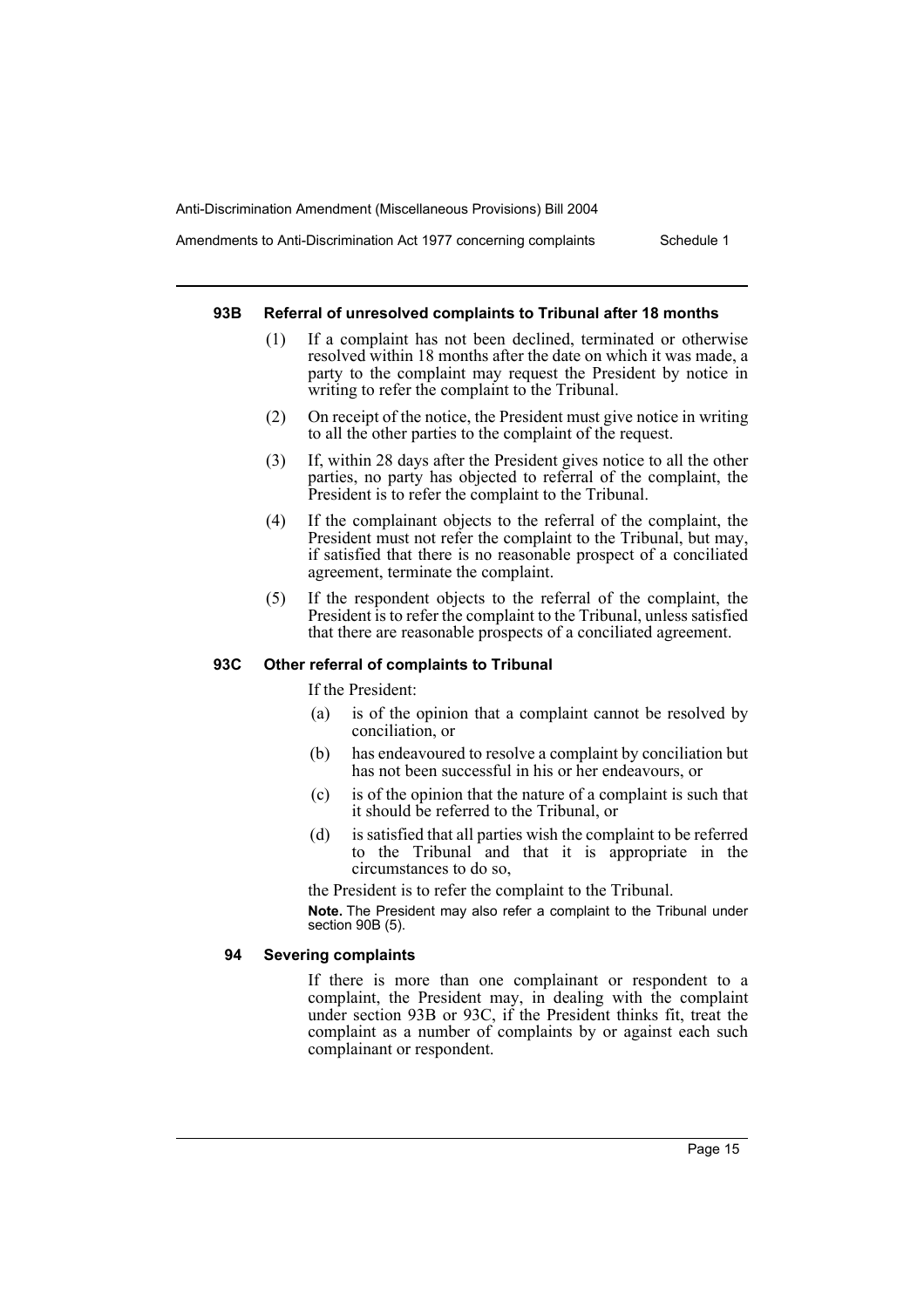#### **94A Form of complaint to be referred to Tribunal**

- (1) If a complaint is referred to the Tribunal under this Division, the complaint is to comprise:
	- (a) the original complaint lodged with the President, and
	- (b) any amendment made pursuant to section 91C, and
	- (c) any other documents or information obtained or recorded by the President that, in the opinion of the President, help to identify the subject-matter of the complaint or otherwise contain an allegation of a contravention of a provision of this Act or the regulations.
- (2) A complaint that is referred to the Tribunal is to be accompanied by a report relating to any investigation by the President of the complaint.

### **Subdivision 7 Miscellaneous**

#### **94B Calculation of time**

If a notice under this Division is given by post, a period calculated from the day on which the notice is given is taken to run from, and includes, the fourth day after the notice was posted.

#### **94C Delegation—officers of President**

- (1) The President:
	- (a) may designate a specified person or the holder of a specified office for the purposes of this section, and
	- (b) may delegate to such a person or office holder the exercise of such of the President's functions (other than this power of delegation) as may be specified in the delegation.
- (2) A person who is a delegate of the President under this section is an officer of the President.
- (3) Nothing in this section limits the application of section 49 of the *Interpretation Act 1987*.

#### **Division 3 Complaints—the functions of the Administrative Decisions Tribunal**

#### **95 Referral of complaints to Tribunal**

- (1) A complaint may be referred to the Tribunal by the President under section 90B, 93A, 93B or 93C.
- (2) The Minister may refer any matter to the Tribunal as a complaint.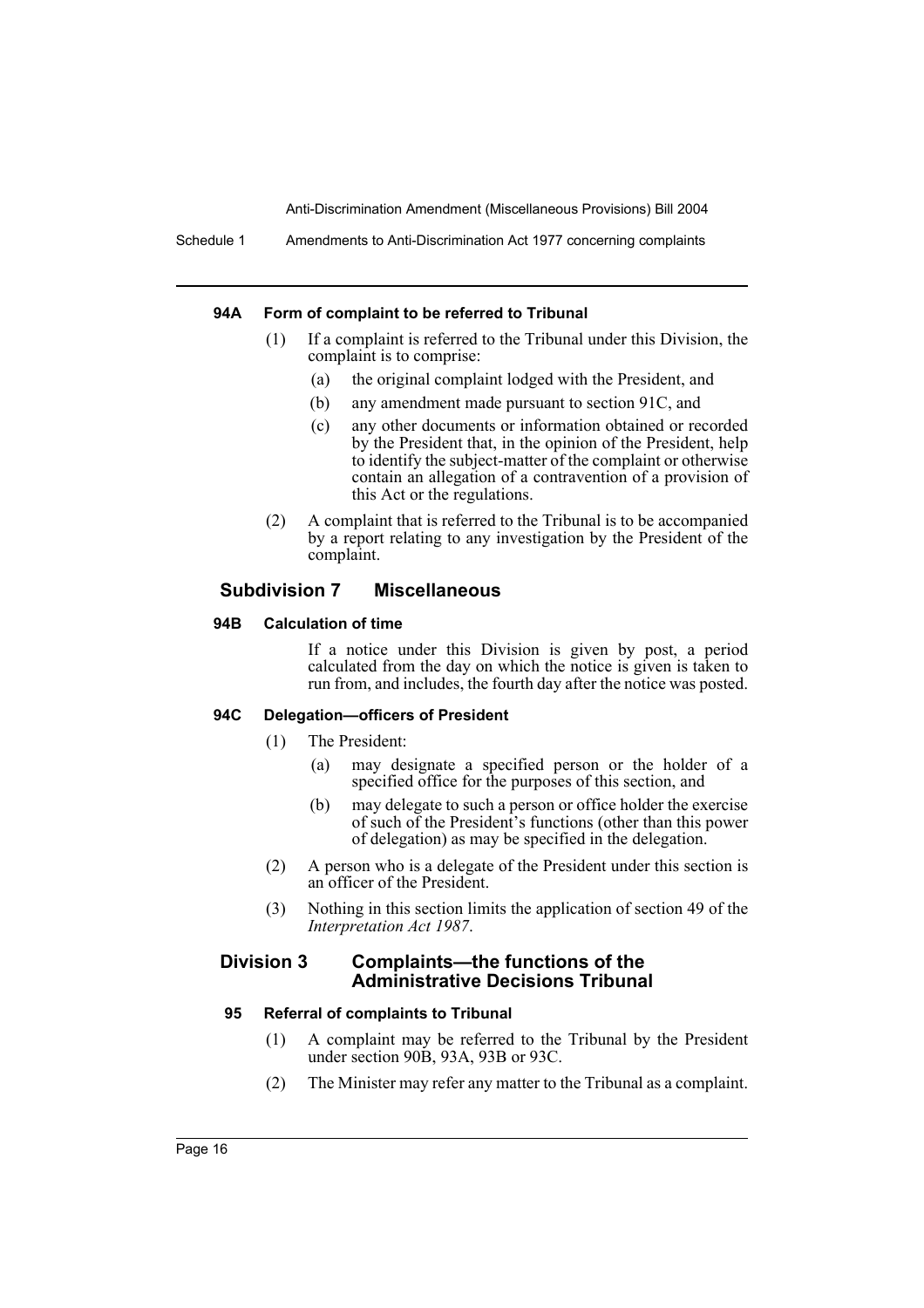Act.

Amendments to Anti-Discrimination Act 1977 concerning complaints Schedule 1

(3) For the purposes of the *Administrative Decisions Tribunal Act 1997*, the referral of a complaint to the Tribunal is taken to be an application for an original decision within the meaning of that

## **96 Leave of Tribunal required for inquiry into certain matters**

- (1) A complaint that is referred to the Tribunal on the requirement of a complainant under section 93A (1), but not including a complaint to which section 91 (2) applies, may not be the subject of proceedings before the Tribunal without the leave of the Tribunal.
- (2) An issue that is the subject of proceedings before the Industrial Relations Commission may not be the subject of proceedings relating to a complaint before the Tribunal without the leave of the Tribunal.
- (3) Subsection (2) does not affect the operation of section 73 (Procedure of the Tribunal generally) of the *Administrative Decisions Tribunal Act 1997* in relation to evidence given before, or findings made by, the Industrial Relations Commission.
- (4) A decision of the Tribunal under this section with respect to the granting of leave cannot be the subject of an appeal to an Appeal Panel of the Tribunal under Part 1 of Chapter 7 of the *Administrative Decisions Tribunal Act 1997*.

#### **97 Parties to proceedings before Tribunal**

- (1) Despite section 67 (1) of the *Administrative Decisions Tribunal Act 1997*, the parties to proceedings before the Tribunal relating to a complaint are:
	- (a) the complainant who, for the purposes of the *Administrative Decisions Tribunal Act 1997*, is taken to be the applicant, and
	- (b) the respondent, and
	- (c) any other person who has been made a party to the proceedings in accordance with section 67 (4) of the *Administrative Decisions Tribunal Act 1997*, and
	- (d) if the Attorney General intervenes in the proceedings under section 69 of the *Administrative Decisions Tribunal Act 1997*, the Attorney General.
- (2) The Tribunal may substitute a complainant or respondent if the Tribunal is of the opinion that the other parties to the proceedings will not be prejudiced by the substitution.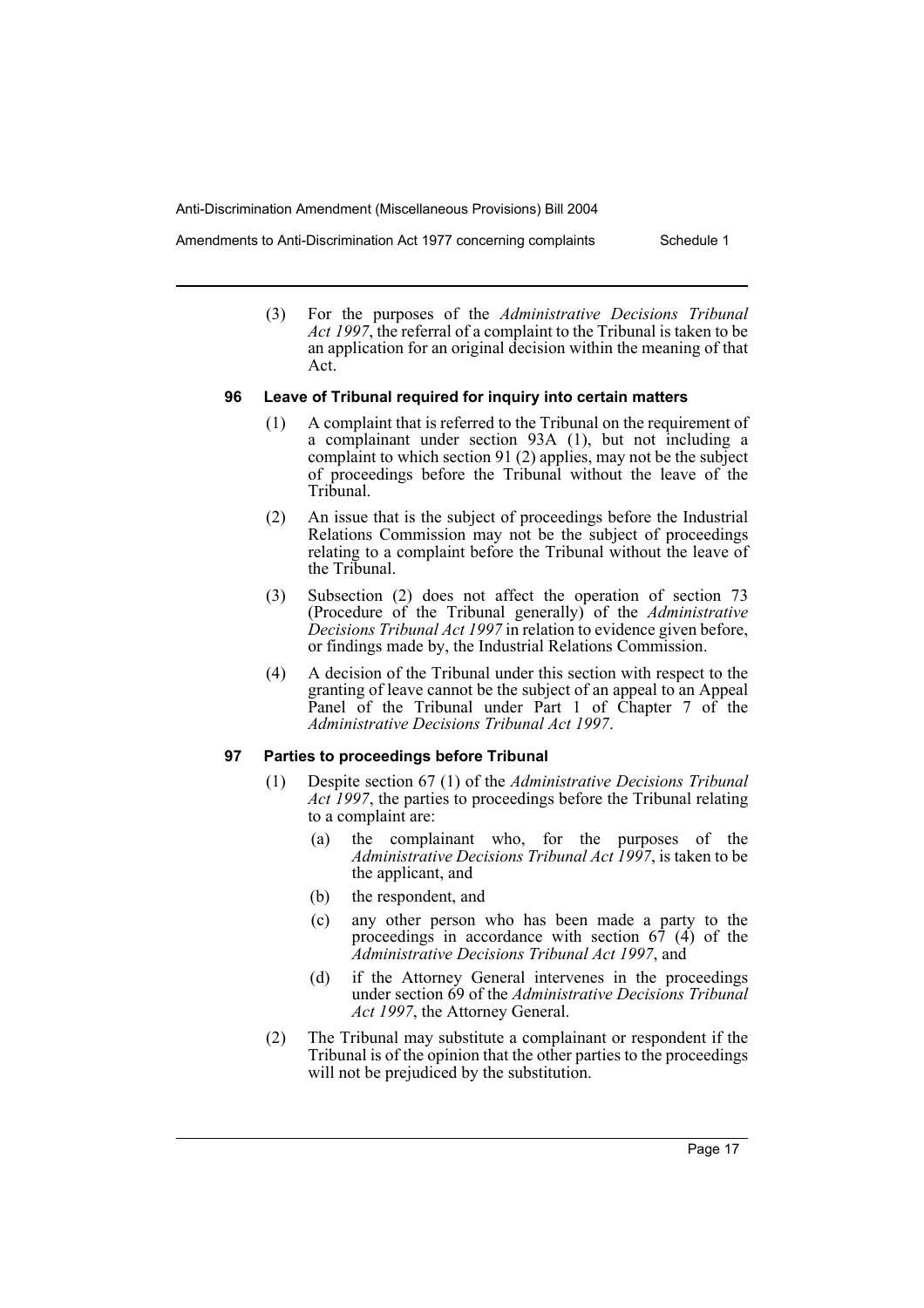Schedule 1 Amendments to Anti-Discrimination Act 1977 concerning complaints

(3) The Tribunal may remove or agree to the withdrawal of a complainant from proceedings if the Tribunal is satisfied that the complainant does not wish to proceed with the complaint.

#### **98 Rights of appearance and representation**

- (1) A party to proceedings before the Tribunal relating to a complaint:
	- (a) is entitled to appear personally or, if the party is a corporation, by a director, the secretary, or an agent of the corporation, and
	- (b) if the party is not a corporation, may, by leave of the Tribunal, be represented by an agent.
- (2) In deciding whether to grant leave under subsection (1) (b), the Tribunal is to take the following matters into consideration:
	- (a) whether both parties intend, and are able, to obtain representation,
	- (b) the complexity and importance of the proceedings to each party and their importance in the public interest,
	- (c) the likely length of the proceedings,
	- (d) whether the proceedings are likely to turn on issues of fact,
	- (e) the likely cost of representation as compared with the financial benefit of the relief sought,
	- (f) the likely consequences of appointing an officer of the Board to assist the Tribunal if leave is not granted.
- (3) A person, other than a legal practitioner, is not entitled to demand or receive a fee or reward that is provided for the purpose of representing a party in proceedings before the Tribunal relating to a complaint.
- (4) Except to the extent provided by this section, section 71 of the *Administrative Decisions Tribunal Act 1997* applies to proceedings before the Tribunal relating to a complaint.

### **99 Officer assisting Tribunal**

- (1) The Tribunal may make arrangements with the Board for an officer of the Board to appear and assist the Tribunal in proceedings before the Tribunal relating to a complaint.
- (2) An officer of the Board in assisting the Tribunal in proceedings pursuant to arrangements made under this section is subject to the control and direction of the Tribunal.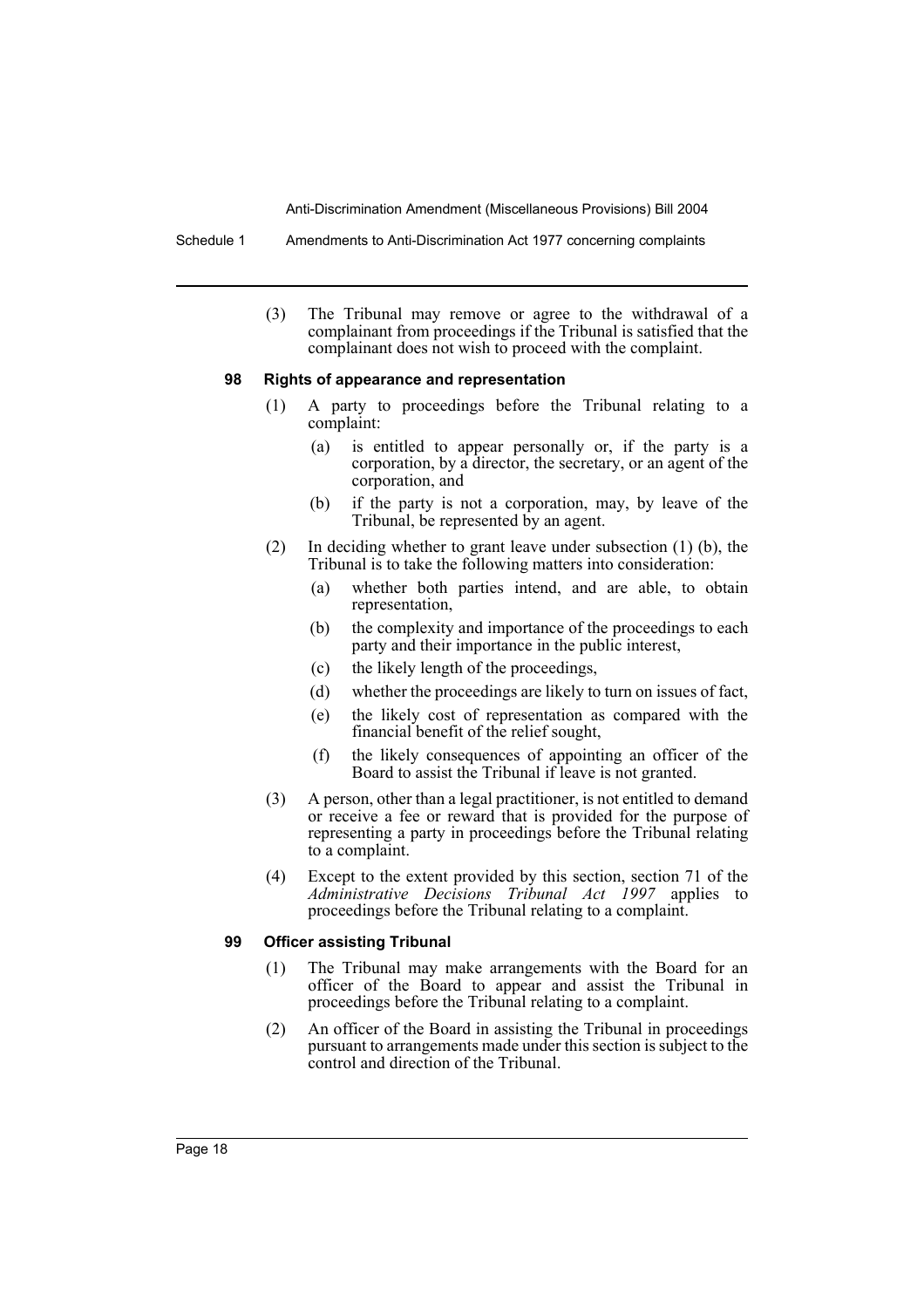Amendments to Anti-Discrimination Act 1977 concerning complaints Schedule 1

#### **100 Single proceeding in relation to several complaints**

If the Tribunal is of the opinion that two or more complaints arise out of the same or substantially the same circumstances or subject-matter, it may deal with those complaints in the same proceedings.

#### **101 Determinations with respect to representative complaints**

- (1) In proceedings relating to a representative complaint, the Tribunal is to determine, as a preliminary matter, whether the complaint should be dealt with as a representative complaint.
- (2) The Tribunal must not permit a complaint to be dealt with as a representative complaint unless it is satisfied that the complaint is made in good faith as a representative complaint.
- (3) In considering whether a complaint is made in good faith as a representative complaint, the Tribunal is to satisfy itself:
	- (a) that:
		- (i) the complainant is a member of a class of persons whose members have been affected, or may reasonably be likely to be affected, by the conduct of the respondent, and
		- (ii) the complainant has in fact been affected by the conduct of the respondent, and
		- (iii) the class is so numerous that joinder of all its members is impracticable, and
		- (iv) there are questions of law or fact common to all members of the class, and
		- (v) the claims of the complainant are typical of the claims of the class, and
		- (vi) multiple complaints would be likely to produce varying determinations which could have incomparable or inconsistent results for the individual members of the class, and
		- (vii) the respondent has acted on grounds apparently applying to the class as a whole, thereby making relief appropriate for the class as a whole, or
	- (b) that, even though the requirements of paragraph (a) are not satisfied, the justice of the case demands that the matter be dealt with and a remedy provided by means of a representative complaint.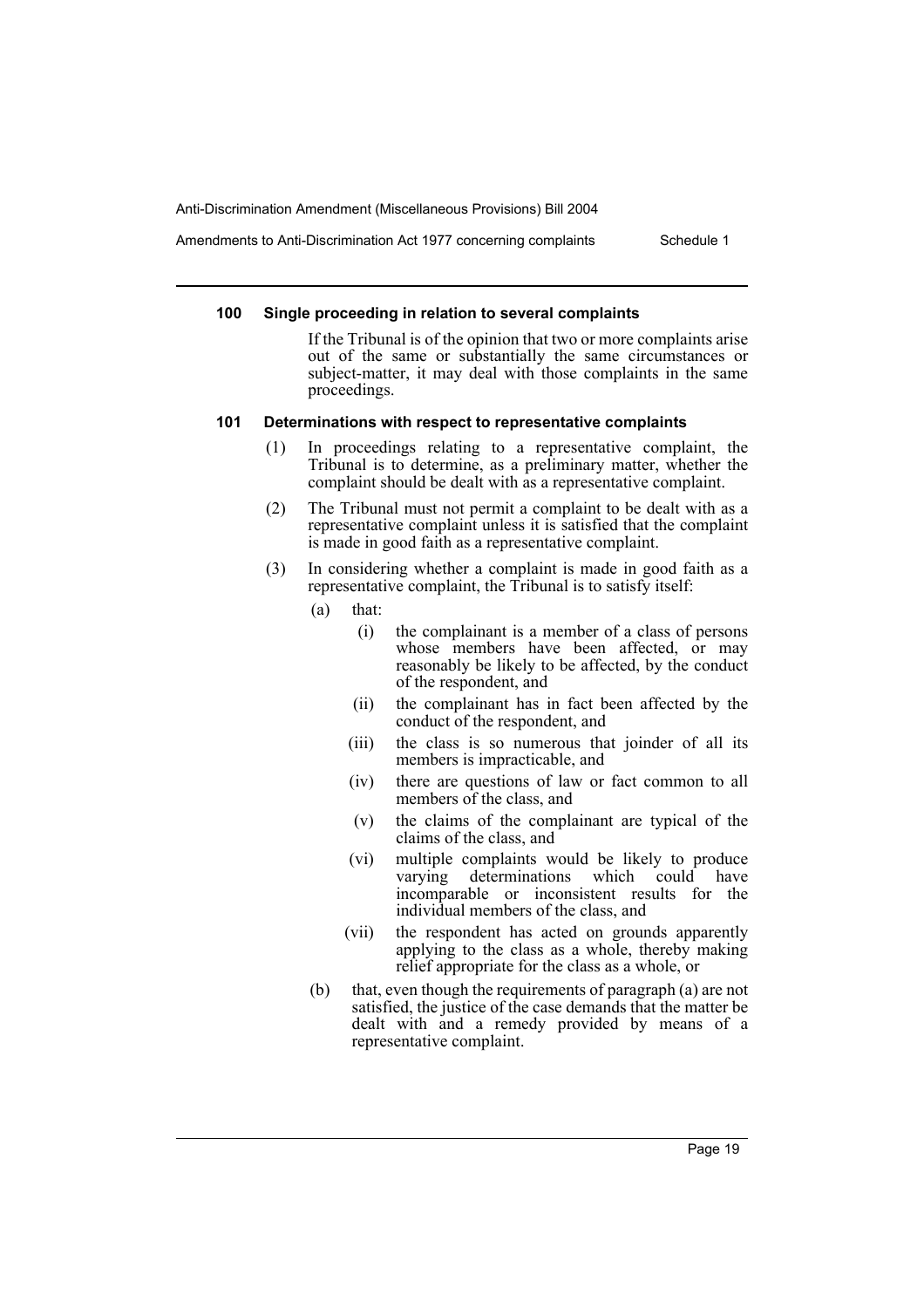Schedule 1 Amendments to Anti-Discrimination Act 1977 concerning complaints

- (4) If the Tribunal is satisfied that a complaint could be dealt with as a representative complaint if the class of persons on whose behalf the complaint was made is increased, reduced or otherwise altered, the Tribunal may amend the complaint so that it can be dealt with as a representative complaint.
- (5) If the Tribunal is satisfied that a complaint has been wrongly made as a representative complaint, the Tribunal may amend the complaint by removing the names of the persons or the class of persons on whose behalf the complaint was made so that it can be dealt with as a complaint other than a representative complaint.

#### **102 Tribunal may dismiss complaint**

The Tribunal may, at any stage in proceedings relating to a complaint, dismiss the whole or any part of the complaint on a ground on which the President may decline the whole or any part of a complaint under section 92 (1) (a) (i) or (ii) or (b).

#### **103 Tribunal may amend complaint**

- (1) The Tribunal may, on the application of a party to a complaint or on its own motion, at any stage in proceedings relating to the complaint, amend the complaint.
- (2) A complaint may be amended to include additional complaints and anything else that was not included in the complaint as investigated by the President.
- (3) An amendment may be made subject to such conditions as the Tribunal thinks fit.

#### **104 Proof of exceptions**

Where by any provision of this Act or the regulations conduct is excepted from conduct that is unlawful under this Act or the regulations or that is a contravention of this Act or the regulations, the onus of proving the exception in any proceedings before the Tribunal relating to a complaint lies on the respondent.

#### **105 Interim orders**

- (1) The Tribunal may, on the application of the President after a complaint is made and before the complaint is declined, terminated or otherwise resolved by the President, or referred to the Tribunal, or on the application of a complainant or respondent at any time, make an interim order:
	- (a) to preserve the status quo between the parties to the complaint, or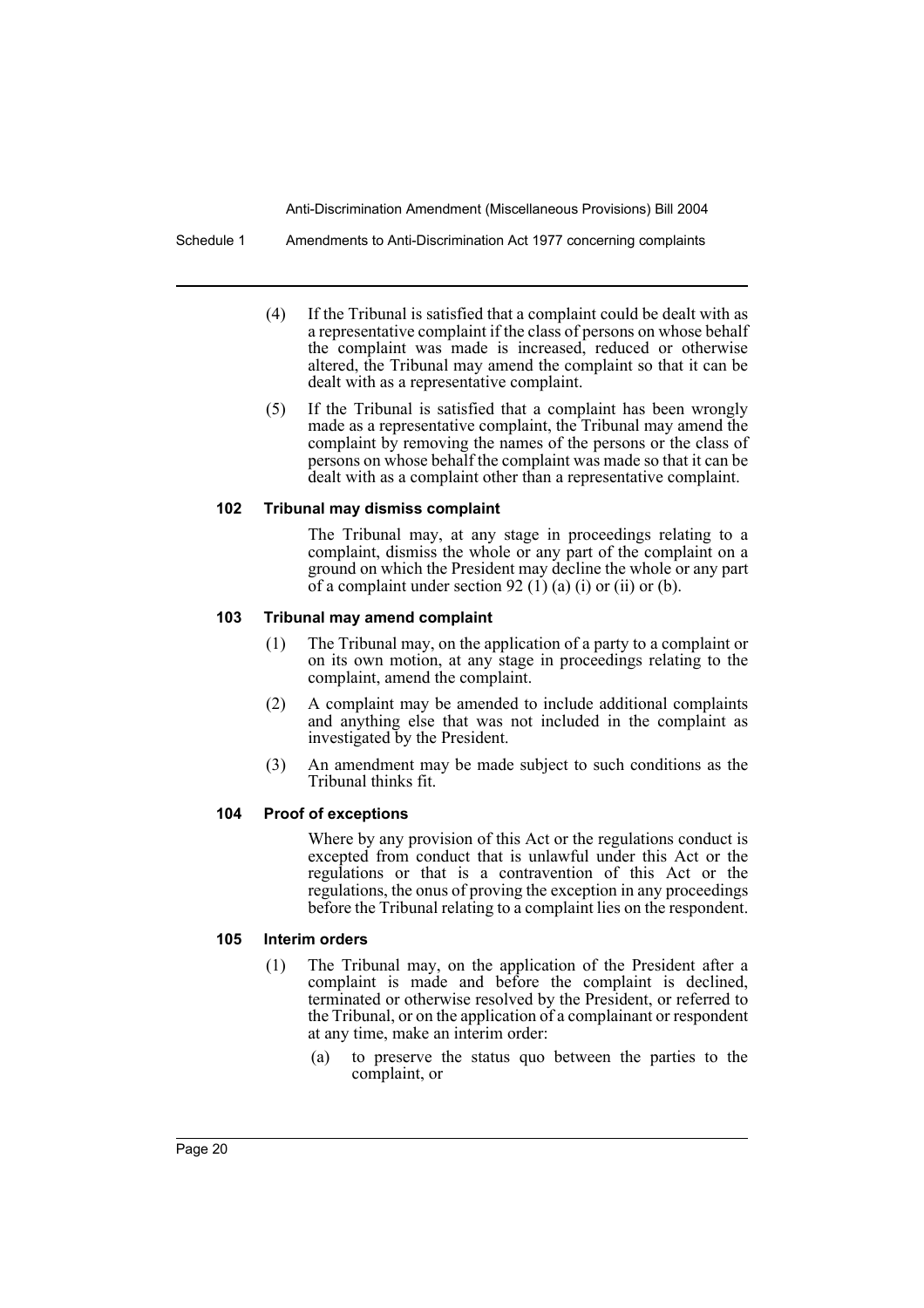Amendments to Anti-Discrimination Act 1977 concerning complaints Schedule 1

- (b) to preserve the rights of the parties to the complaint, or
- (c) to return the parties to the complaint to the circumstances they were in before the contravention of this Act or the regulations alleged in the complaint occurred,

pending determination of the matter the subject of the complaint.

(2) Section 89 of the *Administrative Decisions Tribunal Act 1997* applies to an interim order of the Tribunal in the same way as it applies to an original decision of the Tribunal.

#### **106 Appeals against interim orders**

An appeal against an interim order of the Tribunal may be made under Part 1 of Chapter 7 of the *Administrative Decisions Tribunal Act 1997* only with the leave of an Appeal Panel under that Part.

#### **107 Dismissal of proceedings**

- (1) The Tribunal may dismiss proceedings before it relating to a complaint if satisfied that:
	- (a) the person or (in the case of a complaint made on behalf of more than one person) each person on whose behalf the complaint was made does not wish to proceed with the complaint, or
	- (b) the proceedings are subject to a want of prosecution, or
	- (c) the proceedings have been abandoned.
- (2) The provisions of this section are in addition to the provisions of section 73 (5) (g) and (h) of the *Administrative Decisions Tribunal Act 1997*.

### **108 Order or other decision of Tribunal**

- (1) In proceedings relating to a complaint, the Tribunal may:
	- (a) dismiss the complaint in whole or in part, or
	- (b) find the complaint substantiated in whole or in part.
- (2) If the Tribunal finds the complaint substantiated in whole or in part, it may do any one or more of the following:
	- (a) except in respect of a matter referred to the Tribunal under section 95 (2), order the respondent to pay the complainant damages not exceeding \$40,000 by way of compensation for any loss or damage suffered by reason of the respondent's conduct,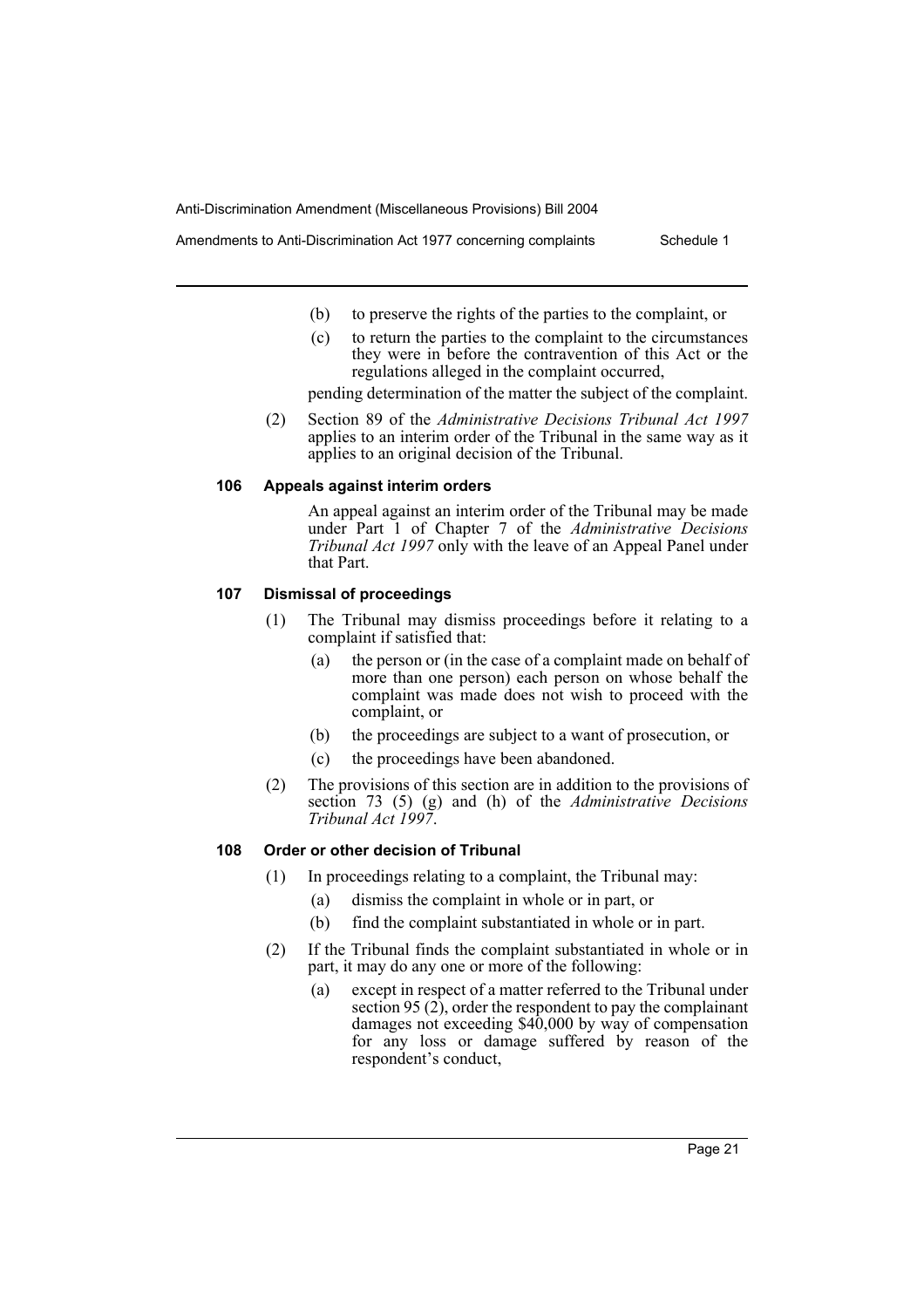- (b) make an order enjoining the respondent from continuing or repeating any conduct rendered unlawful by this Act or the regulations,
- (c) except in respect of a representative complaint or a matter referred to the Tribunal under section 95 (2), order the respondent to perform any reasonable act or course of conduct to redress any loss or damage suffered by the complainant,
- (d) order the respondent to publish an apology or a retraction (or both) in respect of the matter the subject of the complaint and, as part of the order, give directions concerning the time, form, extent and manner of publication of the apology or retraction (or both),
- (e) in respect of a vilification complaint, order the respondent to develop and implement a program or policy aimed at eliminating unlawful discrimination,
- (f) make an order declaring void in whole or in part and either ab initio or from such time as is specified in the order any contract or agreement made in contravention of this Act or the regulations,
- (g) decline to take any further action in the matter.
- (3) An order of the Tribunal may extend to conduct of the respondent that affects persons other than the complainant or complainants if the Tribunal, having regard to the circumstances of the case, considers that such an extension is appropriate.
- (4) The power of the Tribunal to award damages to a complainant is taken, in the case of a complaint lodged by a representative body, to be a power to award damages to the person or persons on behalf of whom the complaint is made and not to include a power to award damages to the representative body.
- (5) In making an order for damages concerning a complaint made on behalf of a person or persons, the Tribunal may make such order as it thinks fit as to the application of those damages for the benefit of the person or persons.
- (6) If two or more vilification complaints are made in respect of the same public act of the respondent and those complaints are found to be substantiated in whole or in part, the Tribunal must not make an order or orders for damages that would cause the respondent to pay more than \$40,000 in the aggregate in respect of that public act.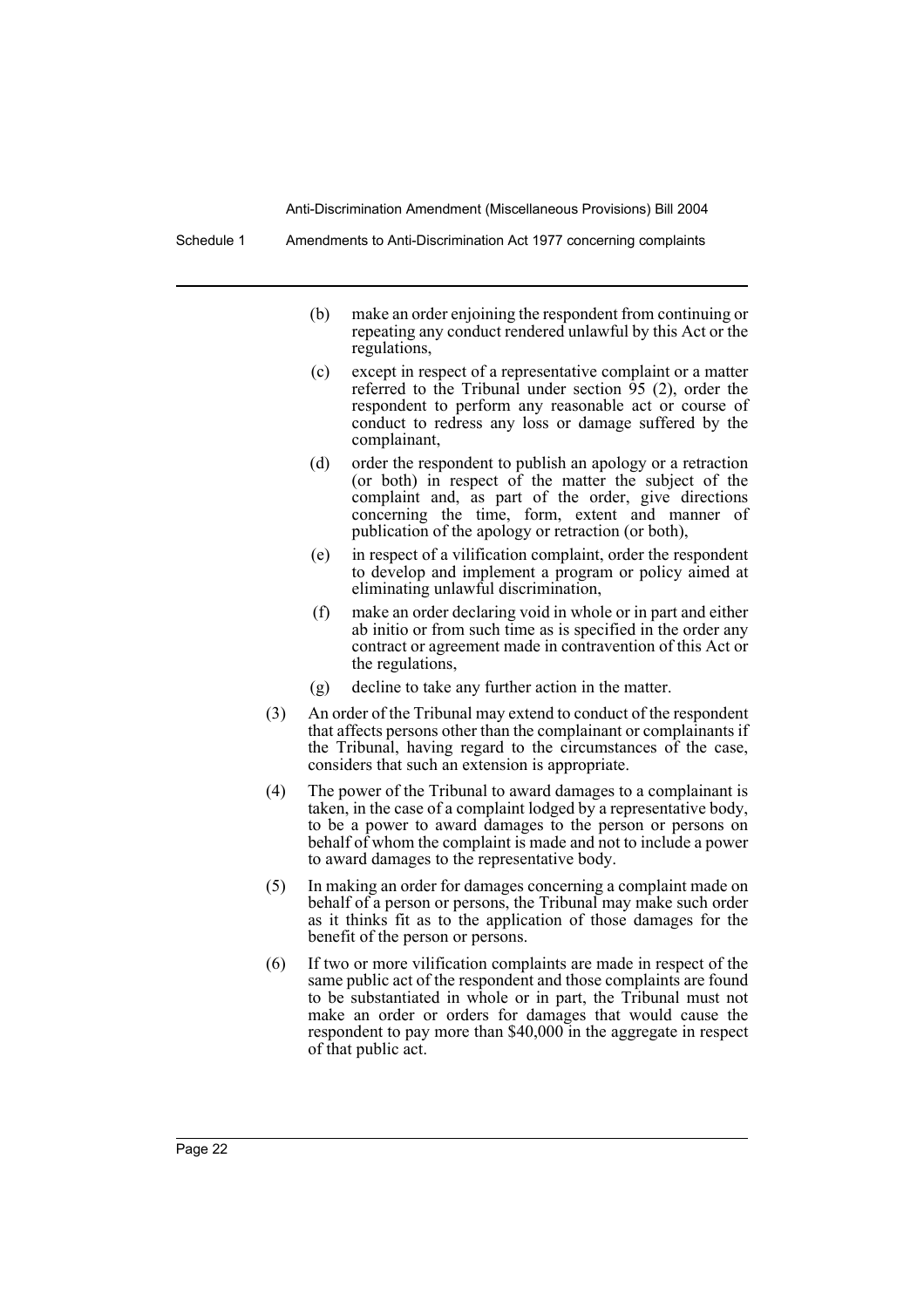Amendments to Anti-Discrimination Act 1977 concerning complaints Schedule 1

(7) If the Tribunal makes an order under subsection (2) (b), (c), (d) or (e), it may also order that, in default of compliance with the order within the time specified by the Tribunal, the respondent is to pay the complainant damages not exceeding \$40,000 by way

of compensation for failure to comply with the order.

#### **109 Order affecting industrial instrument**

If the Tribunal makes an order that affects an industrial instrument within the meaning of the *Industrial Relations Act 1996*, it must give notice in writing to the President of the Industrial Relations Commission of the order as soon as practicable after the order is made.

#### **110 Costs**

- (1) Each party to an inquiry is to pay his or her own costs, except as provided by this section.
- (2) If the Tribunal is of the opinion in a particular case that there are circumstances that justify it doing so, it may make such order as to costs and security for costs, whether by way of interim order or otherwise, as it thinks fit.

#### **111 Compliance with order of Tribunal**

A person must not refuse or neglect, or for any other reason fail to obey or comply with, an order under section 108 (2) (b), (c), (d) or (e), or an interim order, of the Tribunal.

Maximum penalty: 50 penalty units, in the case of a corporation, or 10 penalty units in any other case.

#### **112 Interest on damages**

- (1) Interest accrues on an amount of damages ordered to be paid by the Tribunal from the date on which the order takes effect until payment.
- (2) Despite subsection (1), the Tribunal may order that interest accrues on an amount of damages ordered to be paid by it from a date that is earlier than the date on which its order is made.
- (3) Interest referred to in this section accrues at the same rate as that applicable to a judgment of the District Court.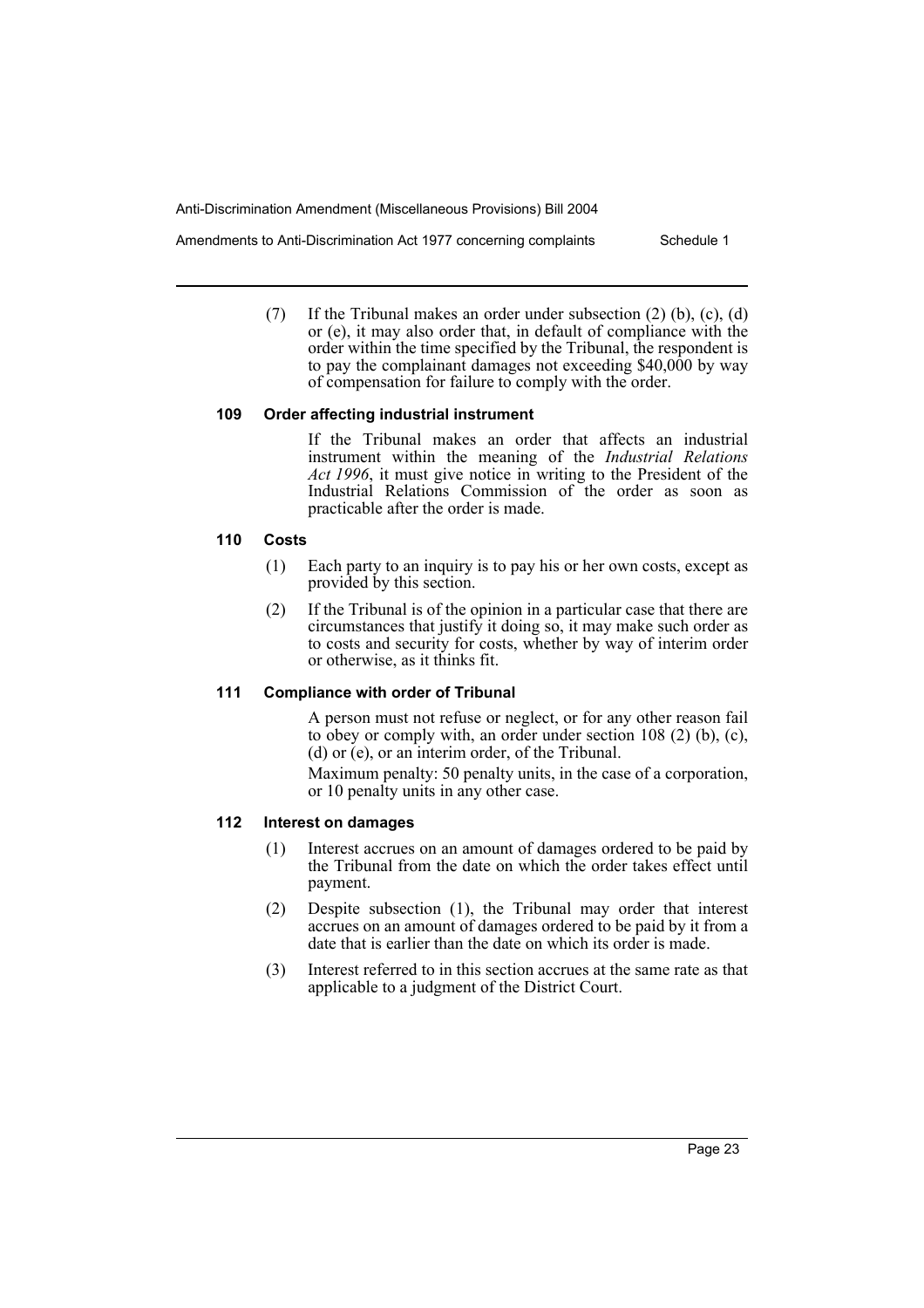#### **113 Enforcement of orders by the President**

If the President believes it is in the public interest to do so, the President may:

- (a) in the case of an individual complaint, take steps to enforce an order of the Tribunal on behalf of the complainant, with the complainant's consent, or
- (b) in the case of a representative complaint, take steps to enforce an order of the Tribunal, on the President's own motion.

#### **114 Enforcement of non-monetary orders**

- (1) This section applies to an order, or part of an order, of the Tribunal other than an order, or part of an order, for the recovery of an amount ordered to be paid by the Tribunal or a civil or other penalty ordered to be paid by the Tribunal.
- (2) For the purpose of enforcing an order, or part of an order, to which this section applies, the Registrar may certify the making of the order, or part, and its terms.
- (3) A certificate of the Registrar under this section that is filed in the registry of the Supreme Court operates as a judgment of that Court.
- (4) Nothing in this section limits or otherwise affects section 82 or 82A of the *Administrative Decisions Tribunal Act 1997*.

#### **115 Appeals to Appeal Panel against decisions of Tribunal**

An order or other decision made by the Tribunal pursuant to this Act (other than a decision under section 96) may be appealed to an Appeal Panel of the Tribunal under Part 1 of Chapter 7 of the *Administrative Decisions Tribunal Act 1997* by a party to the proceedings in which the order or decision is made.

#### **116 Relationship between this Division and Administrative Decisions Tribunal Act 1997**

This Division applies in addition to the provisions of the *Administrative Decisions Tribunal Act 1997* but prevails over those provisions to the extent of any inconsistency.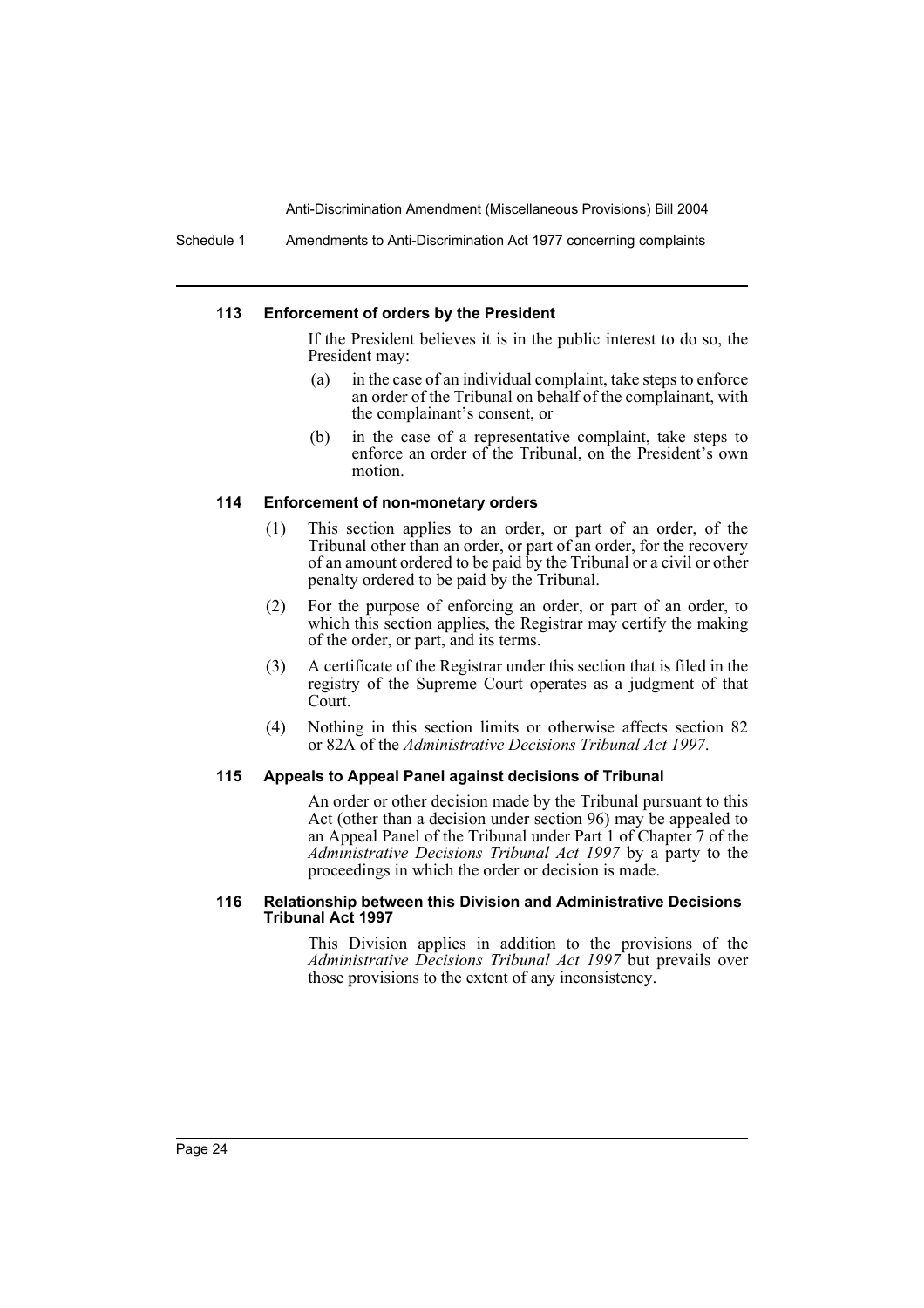Amendments to Anti-Discrimination Act 1977 concerning complaints Schedule 1

#### **[4] Section 119 General functions of the Board**

Insert at the end of the section:

(2) The Board may, for the purposes of the exercise of any of its functions under this section, enter into an agreement with any person that provides for payment to the Board for any services or materials it supplies.

#### **[5] Section 122T Definitions**

Omit "section 94A" from section 122T (3). Insert instead "section 94C".

#### **[6] Section 123**

Omit the section. Insert instead:

#### **123 Effect of contravention of Act or regulations**

This Act is in addition to, and not in derogation of, any other law in force in New South Wales that provides for the protection of a person from conduct that is or would be unlawful under this Act or the regulations.

### **[7] Section 127 Regulations**

Insert after section 127 (4) (c):

(d) making complaints, amending complaints, dealing with complaints, declining complaints and terminating declining complaints and terminating complaints,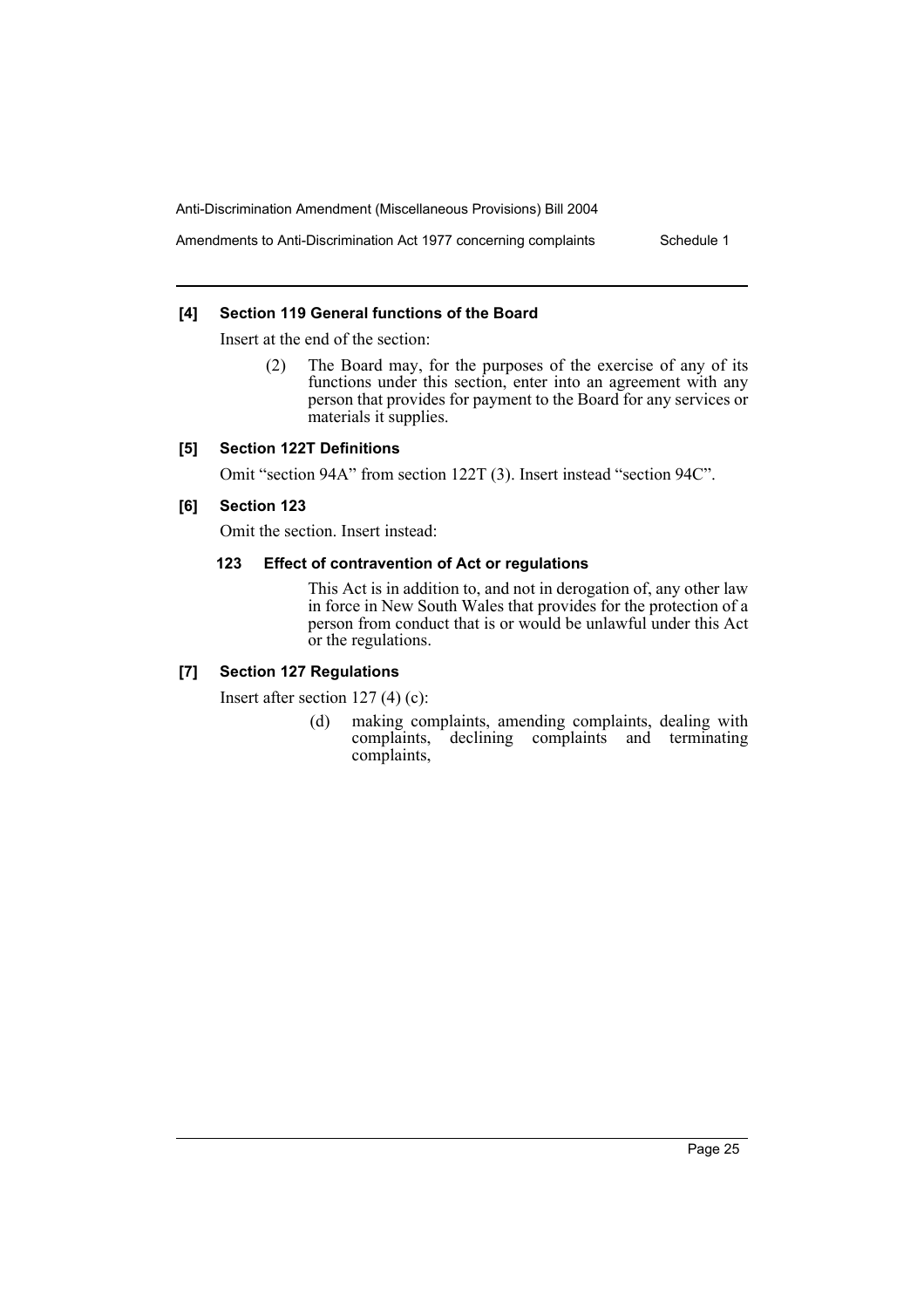Schedule 2 Miscellaneous amendments to Anti-Discrimination Act 1977

# **Schedule 2 Miscellaneous amendments to Anti-Discrimination Act 1977**

(Section 3)

# **[1] Section 49B What constitutes discrimination on the ground of disability**

Insert after section 49B (3):

- (3A) For the purposes of, but without limiting, this section, the fact that a person who has a disability:
	- (a) is accompanied by, or possesses, a palliative or therapeutic device, or other mechanical equipment, that provides assistance to the person to alleviate the effect of the disability, or
	- (b) is accompanied by an interpreter, a reader, an assistant, or a carer, who provides interpretive, reading or other services to the person because of the disability, or because of any matter related to that fact,

is taken to be a characteristic that appertains generally to persons who have that disability.

#### **[2] Section 120A**

Insert after section 120:

#### **120A Codes of practice**

- (1) The Board may develop and promote codes of practice.
- (2) The Board may consult with a representative body and persons operating in an industry or other area of conduct to which this Act applies for the purpose of developing a code of practice.
- (3) A code of practice is to provide guidance to persons in a specified area of conduct as to:
	- (a) the kinds of activity that may involve or constitute a contravention of this Act, and
	- (b) means of limiting, avoiding or restricting the width of any such activity or contravention, and
	- (c) any other matter that the Board considers necessary or convenient in the exercise of its functions under section 119.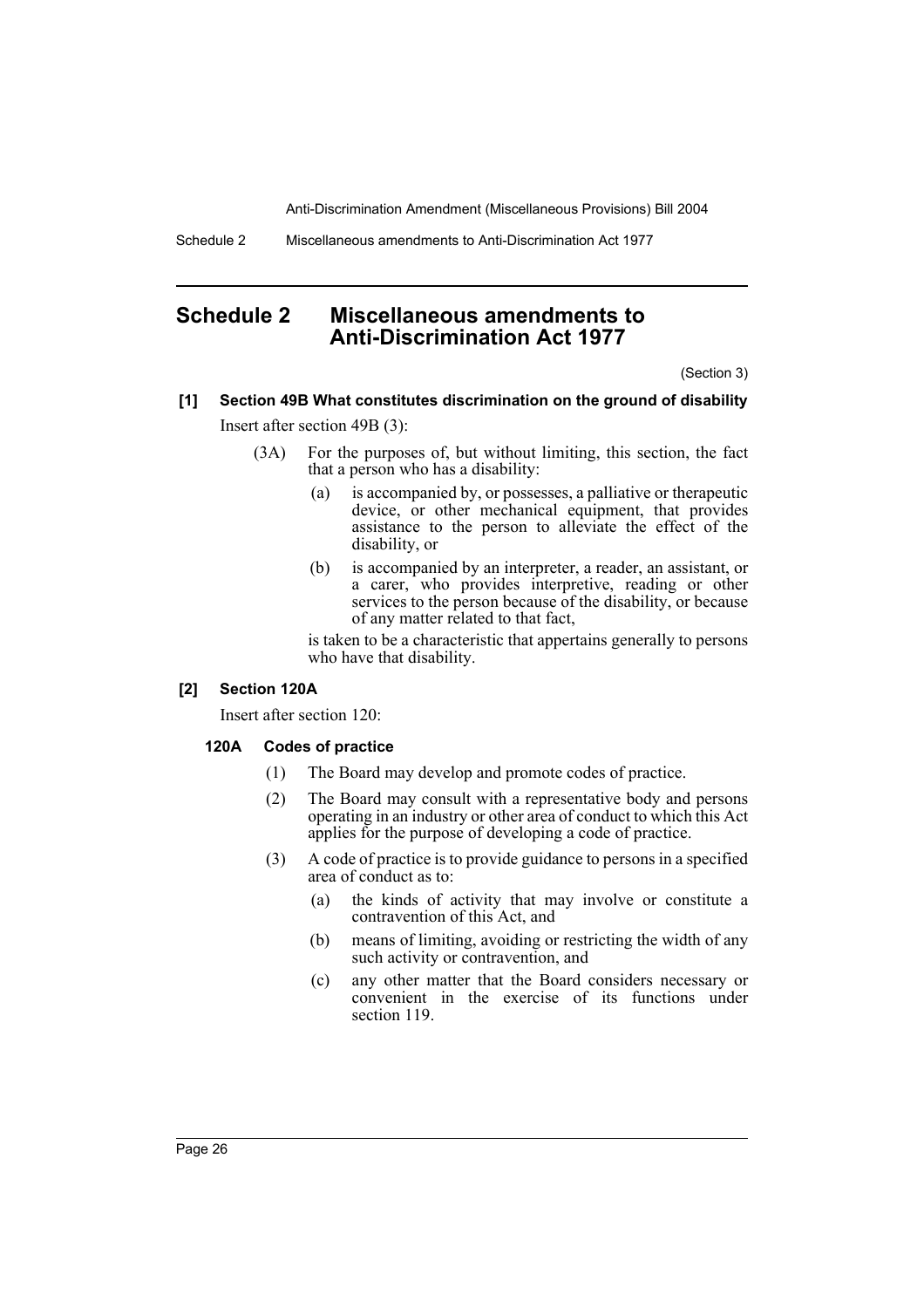Miscellaneous amendments to Anti-Discrimination Act 1977 Schedule 2

- (4) A code of practice is not legally binding on any person, but evidence of compliance with or contravention of a code may be considered by the President and the Tribunal in the exercise of functions under this Act or the *Administrative Decisions Tribunal Act 1997*.
- (5) To avoid doubt, a code of practice does not have the effect:
	- (a) of rendering lawful any conduct that contravenes this Act, or
	- (b) of rendering unlawful any conduct not otherwise unlawful.

#### **[3] Section 122 Annual report**

Omit "the thirtieth day of September" from section 122 (1).

Insert instead "31 October".

#### **[4] Section 124A**

Insert after section 124:

#### **124A Secrecy**

- (1) This section applies to every person who is or has been:
	- (a) a member of the Board, or
	- (b) an officer of the Board within the meaning of section 86 (2), or
	- (c) an officer of the President within the meaning of section 94C (2), or
	- (d) any other person acting under the authority of the Board.
- (2) This section applies to information concerning the affairs of any person that is or has been obtained by a person to whom this section applies:
	- (a) in the course of exercising functions under this Act, or
	- (b) as a result of another person exercising functions under this Act,

unless the information is otherwise publicly available or is information the disclosure of which is authorised or required under a provision of another Act.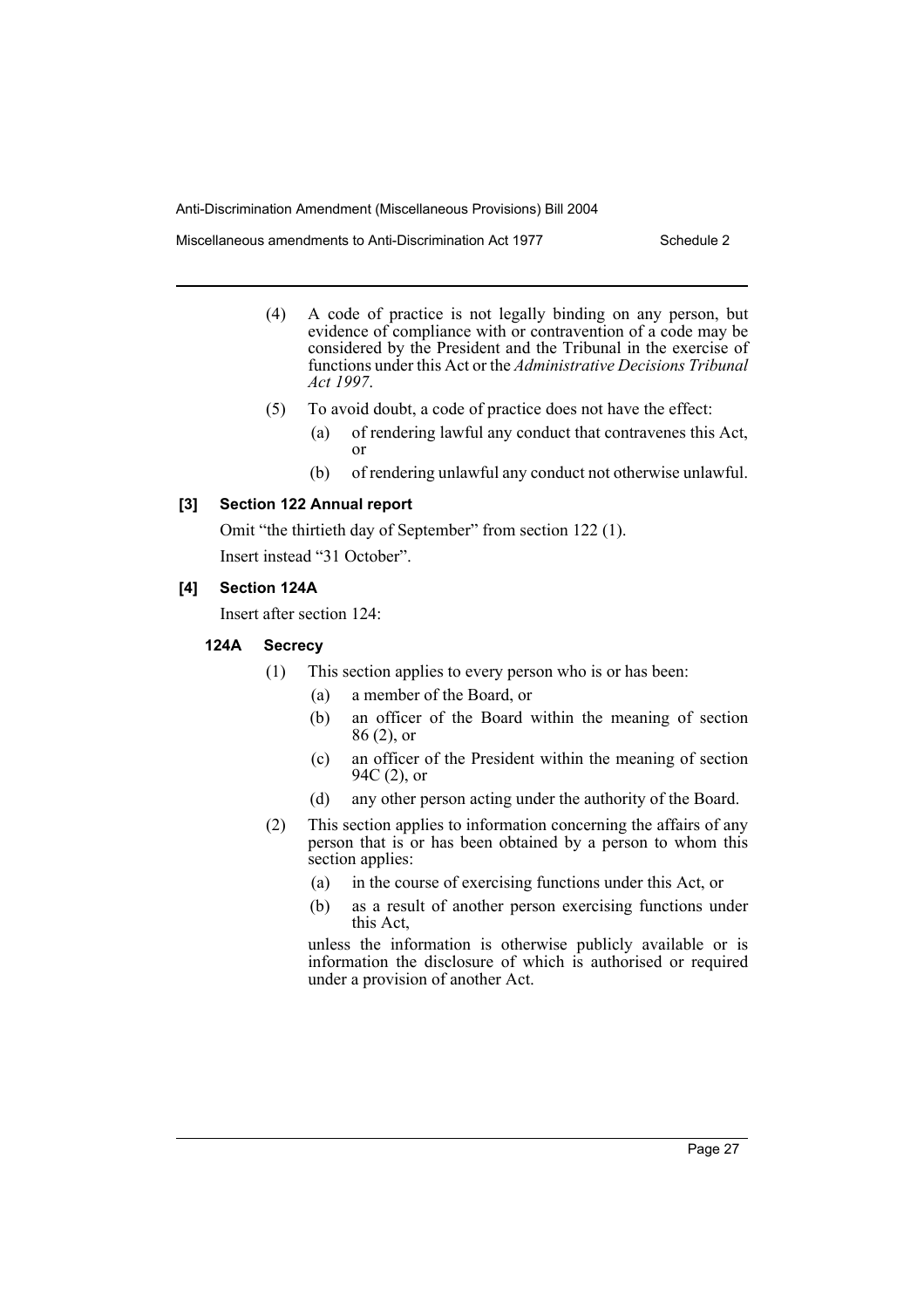Schedule 2 Miscellaneous amendments to Anti-Discrimination Act 1977

(3) A person to whom this section applies must not, either directly or indirectly, make a record of, disclose or communicate to any person any information to which this section applies unless it is necessary to do so for the purposes of, or in connection with, the exercise of a function under this Act or is otherwise permitted by this Act.

Maximum penalty: 10 penalty units.

- (4) Information concerning the affairs of any person that is or has been obtained by a person to whom this section applies:
	- (a) in the course of exercising functions under this Act, or
	- (b) as a result of another person exercising functions under this Act,

is inadmissible in a court and a person cannot be required, by subpoena or otherwise, to produce or disclose it except in proceedings (including any prosecution) under or arising out of this Act.

- (5) Information to which this section applies may be disclosed or communicated to the Minister, or recorded for that purpose, if the President certifies in writing that it is necessary to do so in the public interest.
- (6) In this section: *court* includes a tribunal having power to require the production of documents or the answering of questions. *produce* includes permit access to.

#### **[5] Schedule 1 Savings and transitional provisions**

Insert at the end of clause 1 (1):

*Anti-Discrimination Amendment (Miscellaneous Provisions) Act 2004*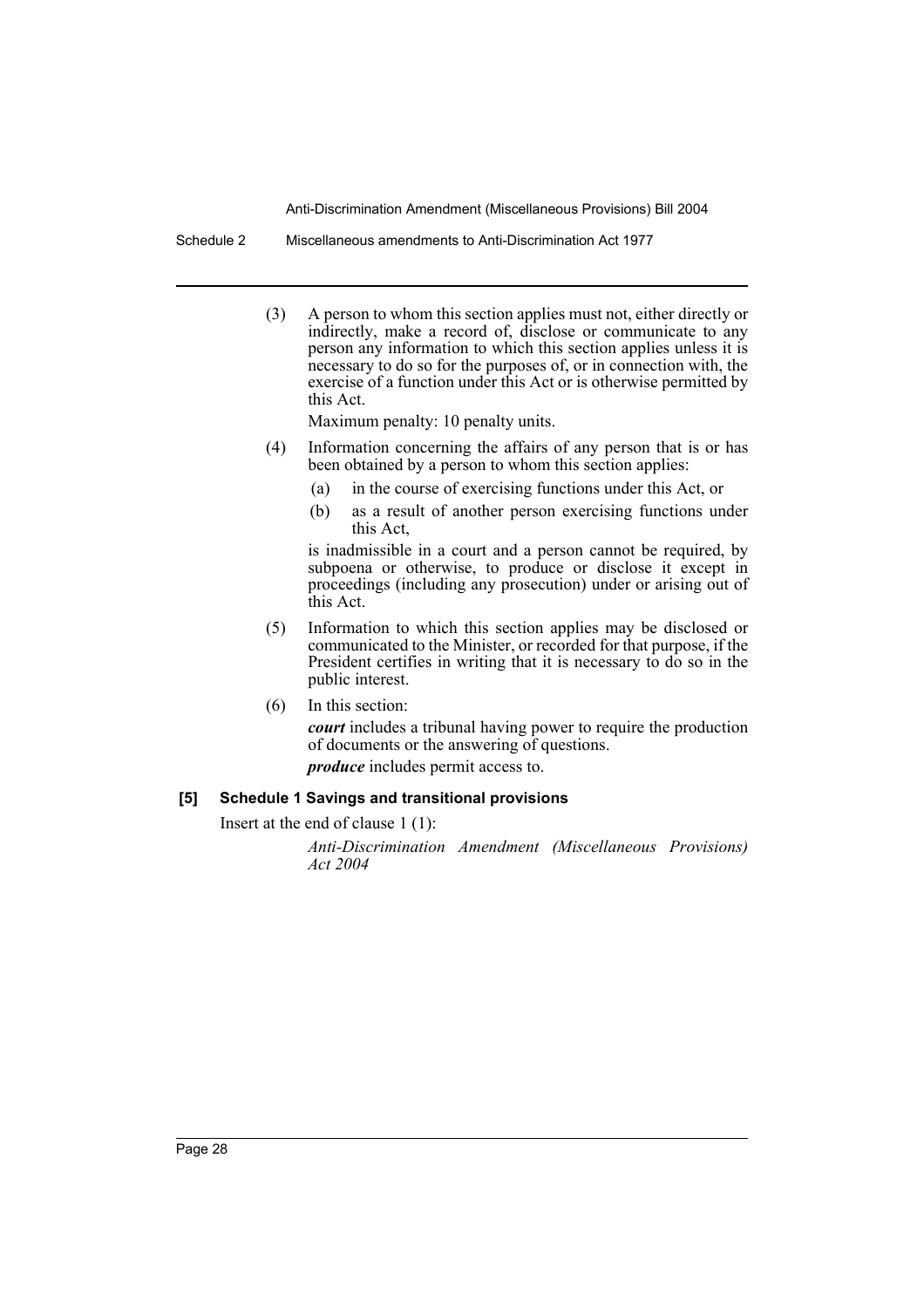Miscellaneous amendments to Anti-Discrimination Act 1977 Schedule 2

#### **[6] Schedule 1, Part 5**

Insert after Part 4:

# **Part 5 Anti-Discrimination Amendment (Miscellaneous Provisions) Act 2004**

#### **14 Operation of amendments**

- (1) An amendment made to this Act by the *Anti-Discrimination Amendment (Miscellaneous Provisions) Act 2004* (including a provision inserted by such an amendment) extends to anything commenced to be done but not completed before the commencement of the amendment, except as provided by clauses 15 and 16.
- (2) Without limiting subclause (1), that subclause applies to a complaint made but not finalised before the commencement of such an amendment.

#### **15 Order or other decision of the Tribunal**

Section 113, as in force immediately before its repeal by the *Anti-Discrimination Amendment (Miscellaneous Provisions) Act 2004*, continues to apply to proceedings before the Tribunal relating to a complaint that were not finally determined by the Tribunal before the repeal of that section.

#### **16 Interest on damages**

Section 112, as inserted by the *Anti-Discrimination Amendment (Miscellaneous Provisions) Act 2004*, does not apply to an order of the Tribunal made in respect of proceedings before the Tribunal relating to a complaint that were commenced but not finally determined by the Tribunal before the commencement of that section.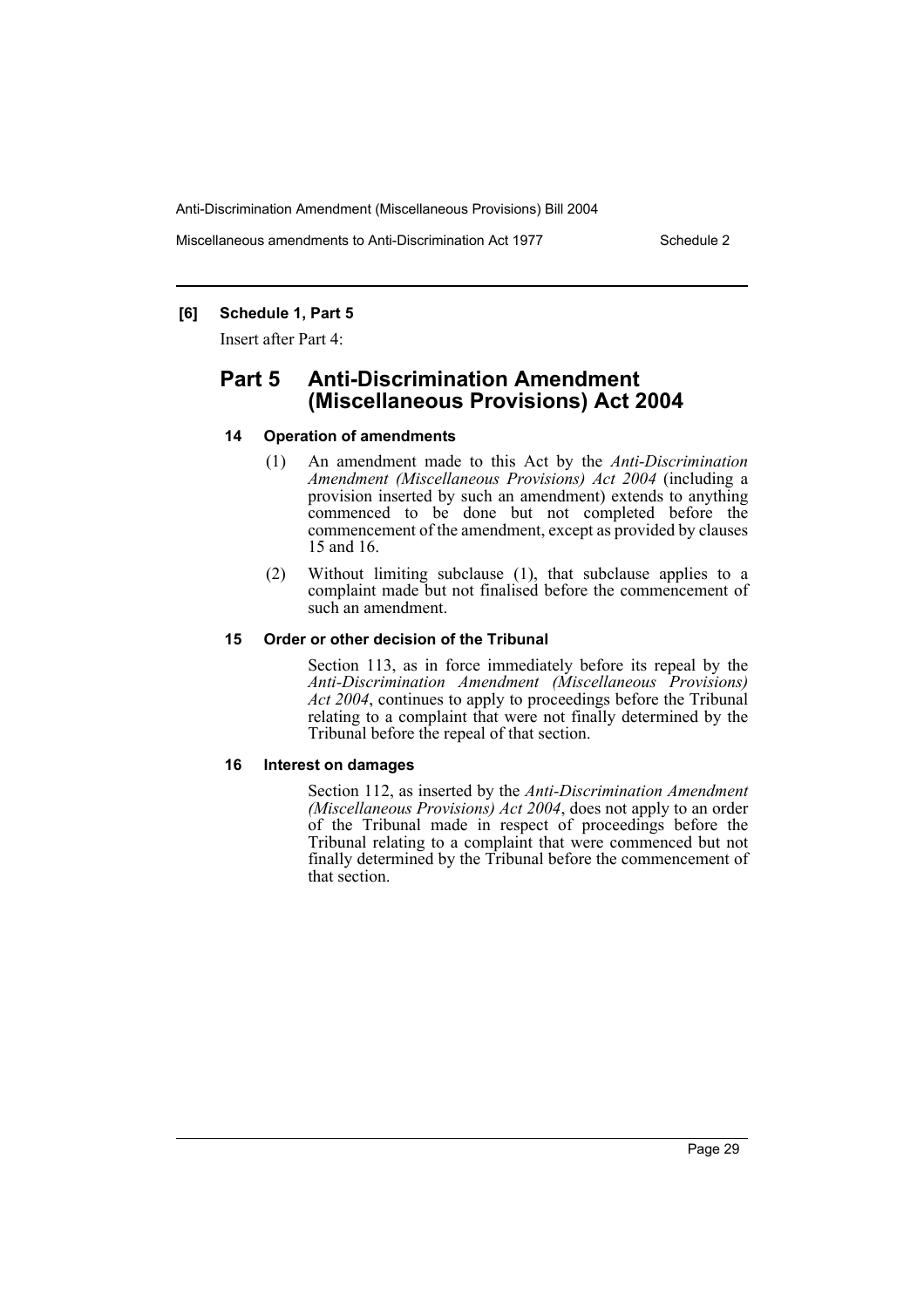# **Schedule 3 Amendment of other Acts**

(Section 4)

**3.1 Administrative Decisions Legislation Amendment Act 1997 No 77**

**Schedule 2 Amendments concerning abolished Equal Opportunity Tribunal**

Omit Schedule 2.1 [3] and [5].

## **3.2 Administrative Decisions Tribunal Act 1997 No 76**

**[1] Section 36 What are the principal kinds of decisions that the Tribunal may make?**

Omit "Part 7A" from the note to the section. Insert instead "Division 3 of Part 9".

#### **[2] Schedule 2 Composition and functions of Divisions**

Omit "For the" from clause 3 (1) of Part 2.

Insert instead "Except as provided by subclause (1A), for the".

### **[3] Schedule 2, Part 2, clause 3 (1A)**

Insert after clause 3 (1):

(1A) For the purposes of exercising its functions under sections 91A, 96 and 105 of the Act, the Tribunal is to be constituted by 1 Division member of the Equal Opportunity Division of the Tribunal who is a judicial member.

# **3.3 Defamation Act 1974 No 18**

### **Section 17D Matters arising under Anti-Discrimination Act 1977**

Omit "section 91 (2) or 94 (1)" from section 17D (2) (a). Insert instead "section 94A (2)".